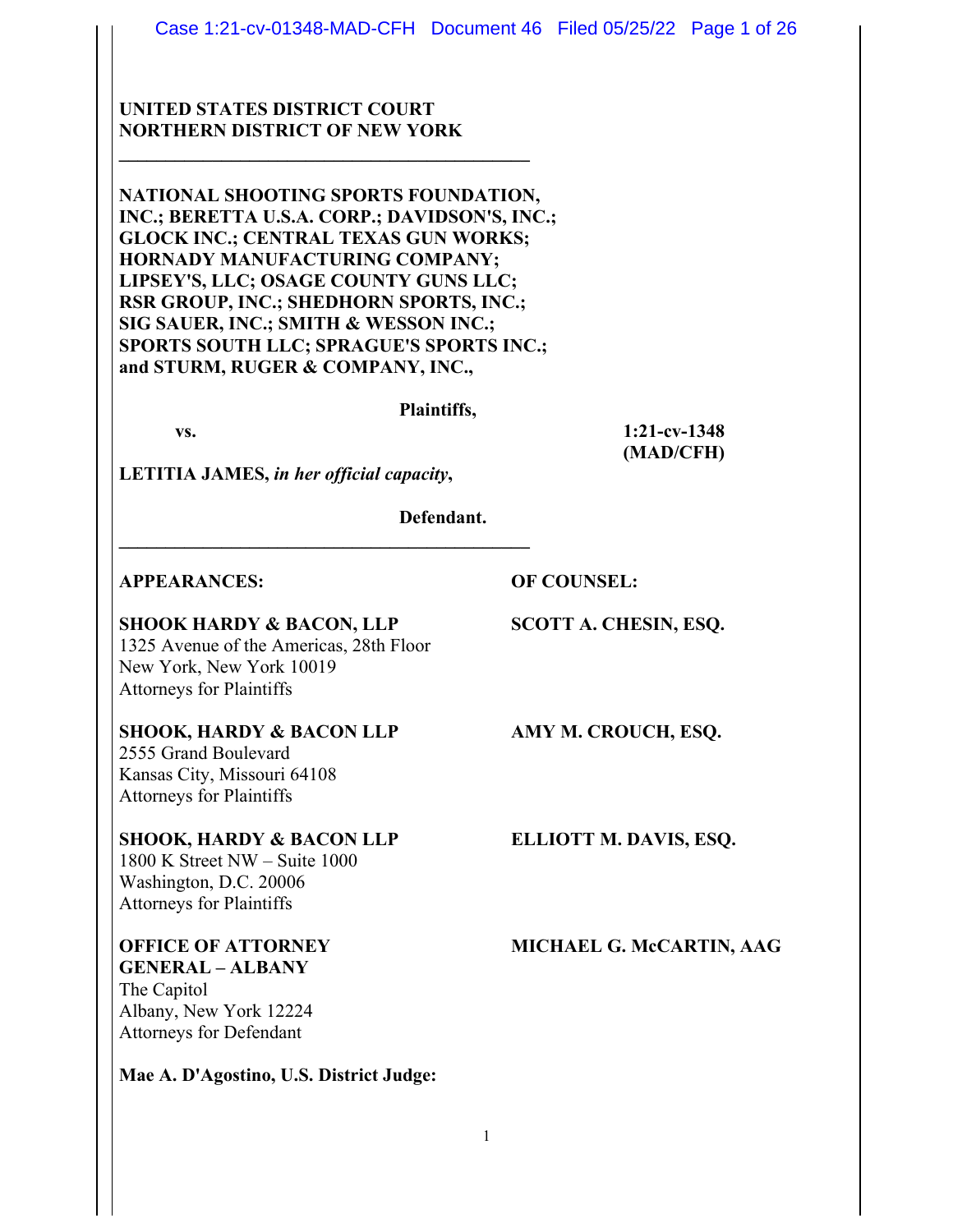#### **MEMORANDUM-DECISION AND ORDER**

#### **I. INTRODUCTION**

Plaintiffs, fourteen gun industry members and a trade association, initiated this action on

December 16, 2021, against Defendant Attorney General Letitia James. *See* Dkt. No. 1.

Plaintiffs' complaint generally alleges that N.Y. Gen. Bus. Law §§ 898-a–e is unconstitutional.

*See id.* Along with the complaint, Plaintiffs also filed a motion for a preliminary injunction on

December 16. 2021. *See* Dkt. No. 2. On February 18, 2022, Defendant filed a motion to dismiss

all of Plaintiffs' claims. *See* Dkt. No. 35. For the following reasons, Defendant's motion to

dismiss is granted and Plaintiffs' motion for a preliminary injunction is denied.

#### **II. BACKGROUND**

On July 6, 2021, New York enacted a law to hold gun industry members<sup>1</sup> civilly liable for

"public nuisance[s]." N.Y. Gen. Bus. Law §§ 898-a–e ("§ 898"). Specifically, the law states as

follows:

1. No gun industry member, by conduct either unlawful in itself or unreasonable under all the circumstances shall knowingly or recklessly create, maintain or contribute to a condition in New York state that endangers the safety or health of the public through the sale, manufacturing, importing or marketing of a qualified product.

2. All gun industry members who manufacture, market, import or offer for wholesale or retail sale any qualified product in New York state shall establish and utilize reasonable controls and procedures to prevent its qualified products from being possessed, used, marketed or sold unlawfully in New York state.

<sup>&</sup>lt;sup>1</sup> "[A] person, firm, corporation, company, partnership, society, joint stock company or any other entity or association engaged in the sale, manufacturing, distribution, importing or marketing of firearms, ammunition, ammunition magazines, and firearms accessories." N.Y. Gen. Bus. Law  $§$  898-a(4).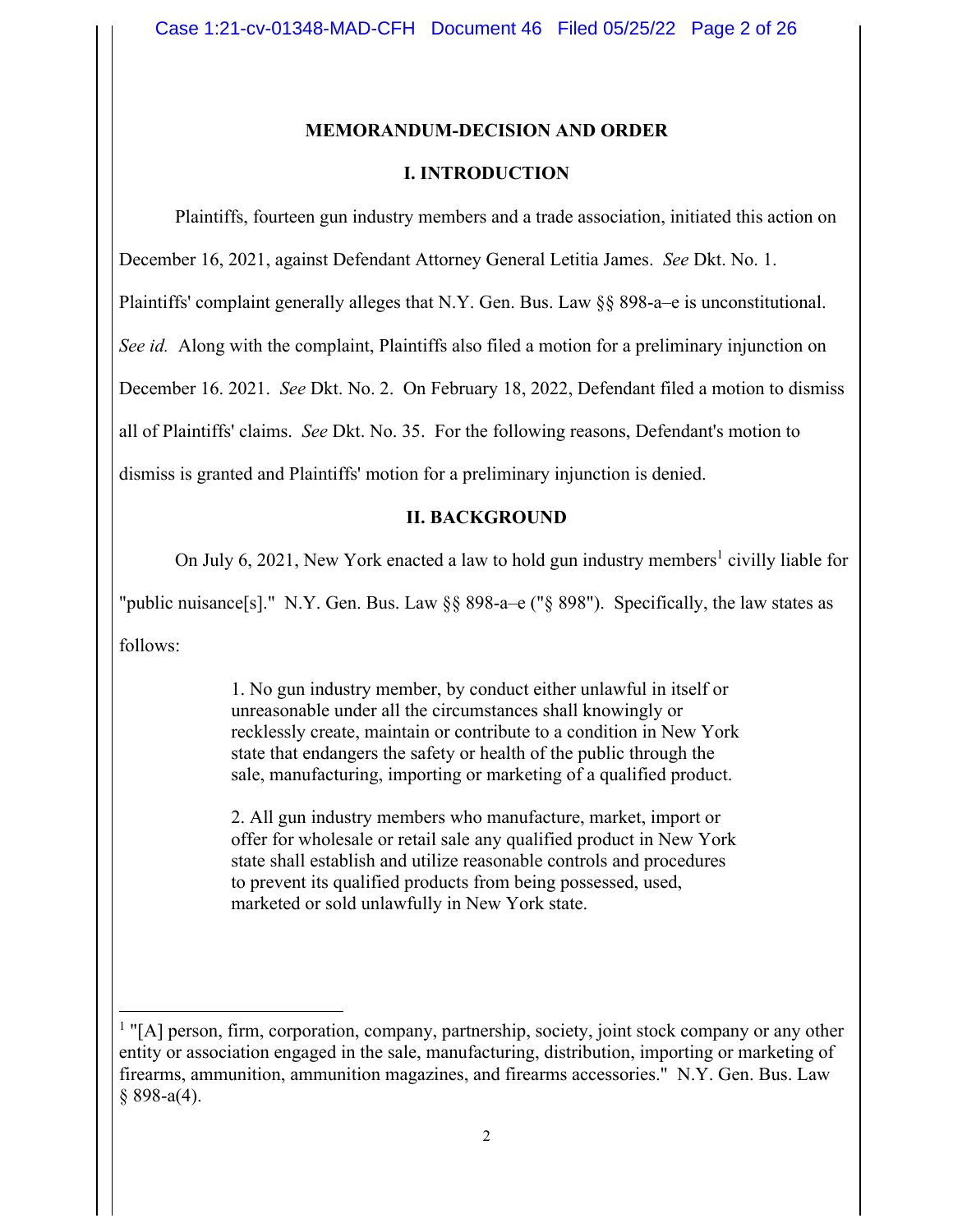*Id.* § 898-b. Violation of either provision resulting in "harm to the public," regardless of "whether the gun industry member acted for the purpose of causing harm to the public," is deemed by the statute a public nuisance. *Id.* § 898-c(1), (2). Section 898 is enforced by the New York Attorney General, "a city corporation counsel on behalf of the locality," or "[a]ny person, firm, corporation or association that has been damaged as a result of a gun industry member's acts or omissions in violation of this article." *Id.* §§ 898-d, e.

On December 16, 2021, Plaintiffs filed a complaint and a motion for a preliminary injunction. *See* Dkt. Nos. 1, 2. Plaintiffs seek a declaratory judgment that § 898 is unconstitutional and an injunction enjoining Defendant from enforcing the act. *Id.* Plaintiffs argue that  $\S 898$  is unconstitutional for three reasons: (1) it is preempted by the federal Protection of Lawful Commerce in Arms Act ("PLCAA"), 15 U.S.C. § 5921; (2) it violates the dormant Commerce Clause; and (3) it is void for vagueness. *See* Dkt. No. 2-1 at 17.

### **III. DISCUSSION**

# **A. Failure to State a Claim**

# *1. Standard of Review*

 A motion to dismiss for failure to state a claim pursuant to Rule 12(b)(6) of the Federal Rules of Civil Procedure tests the legal sufficiency of the party's claim for relief. *See Patane v. Clark*, 508 F.3d 106, 111-12 (2d Cir. 2007) (citation omitted). In considering the legal sufficiency, a court must accept as true all well-pleaded facts in the pleading and draw all reasonable inferences in the pleader's favor. *See ATSI Commc'ns, Inc. v. Shaar Fund, Ltd.*, 493 F.3d 87, 98 (2d Cir. 2007) (citation omitted). This presumption of truth, however, does not extend to legal conclusions. *See Ashcroft v. Iqbal*, 556 U.S. 662, 678 (2009) (citation omitted). Although a court's review of a motion to dismiss is generally limited to the facts presented in the pleading, the court may consider documents that are "integral" to that pleading, even if they are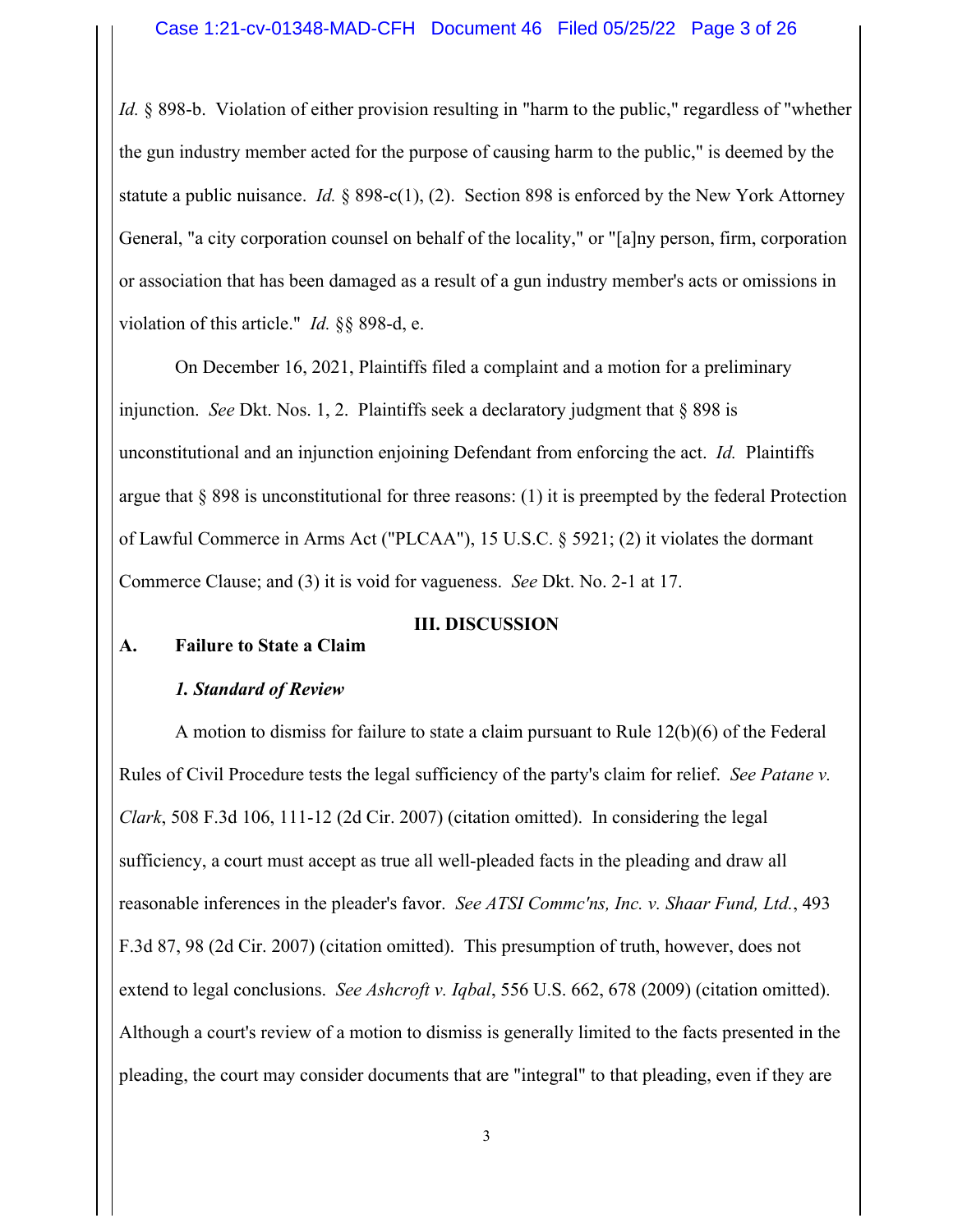neither physically attached to, nor incorporated by reference into, the pleading. *See Mangiafico v. Blumenthal*, 471 F.3d 391, 398 (2d Cir. 2006) (quoting *Chambers v. Time Warner, Inc.*, 282 F.3d 147, 152-53 (2d Cir. 2002)).

 To survive a motion to dismiss, a party need only plead "a short and plain statement of the claim," *see* Fed. R. Civ. P. 8(a)(2), with sufficient factual "heft to 'sho[w] that the pleader is entitled to relief[,]'" *Bell Atl. Corp. v. Twombly*, 550 U.S. 544, 557 (2007) (quotation omitted). Under this standard, the pleading's "[f]actual allegations must be enough to raise a right of relief above the speculative level," *see id.* at 555 (citation omitted), and present claims that are "plausible on [their] face," *id.* at 570. "The plausibility standard is not akin to a 'probability requirement,' but it asks for more than a sheer possibility that a defendant has acted unlawfully." *Iqbal*, 556 U.S. at 678 (citation omitted). "Where a complaint pleads facts that are 'merely consistent with' a defendant's liability, it 'stops short of the line between possibility and plausibility of "entitlement to relief."'" *Id.* (quoting [*Twombly*, 550 U.S.] at 557). Ultimately, "when the allegations in a complaint, however true, could not raise a claim of entitlement to relief," *Twombly*, 550 U.S. at 558 or where a plaintiff has "not nudged [its] claims across the line from conceivable to plausible, the[ ] complaint must be dismissed[,]" *id.* at 570.

# *2. Preemption*

 The Supremacy Clause of the United States Constitution, U.S. Const. art. VI, cl. 2, "'invalidates state laws that interfere with, or are contrary to federal law.'" *Air Transport Ass'n of Am., Inc. v. Cuom*o, 520 F.3d 218, 220 (2d Cir. 2008) (quotation omitted). Defendant moves to dismiss Plaintiffs' claim that § 898 is preempted by the PLCAA. There are three different types of preemption:

> (1) express preemption, where Congress has expressly preempted local law; (2) field preemption, where congress has legislated so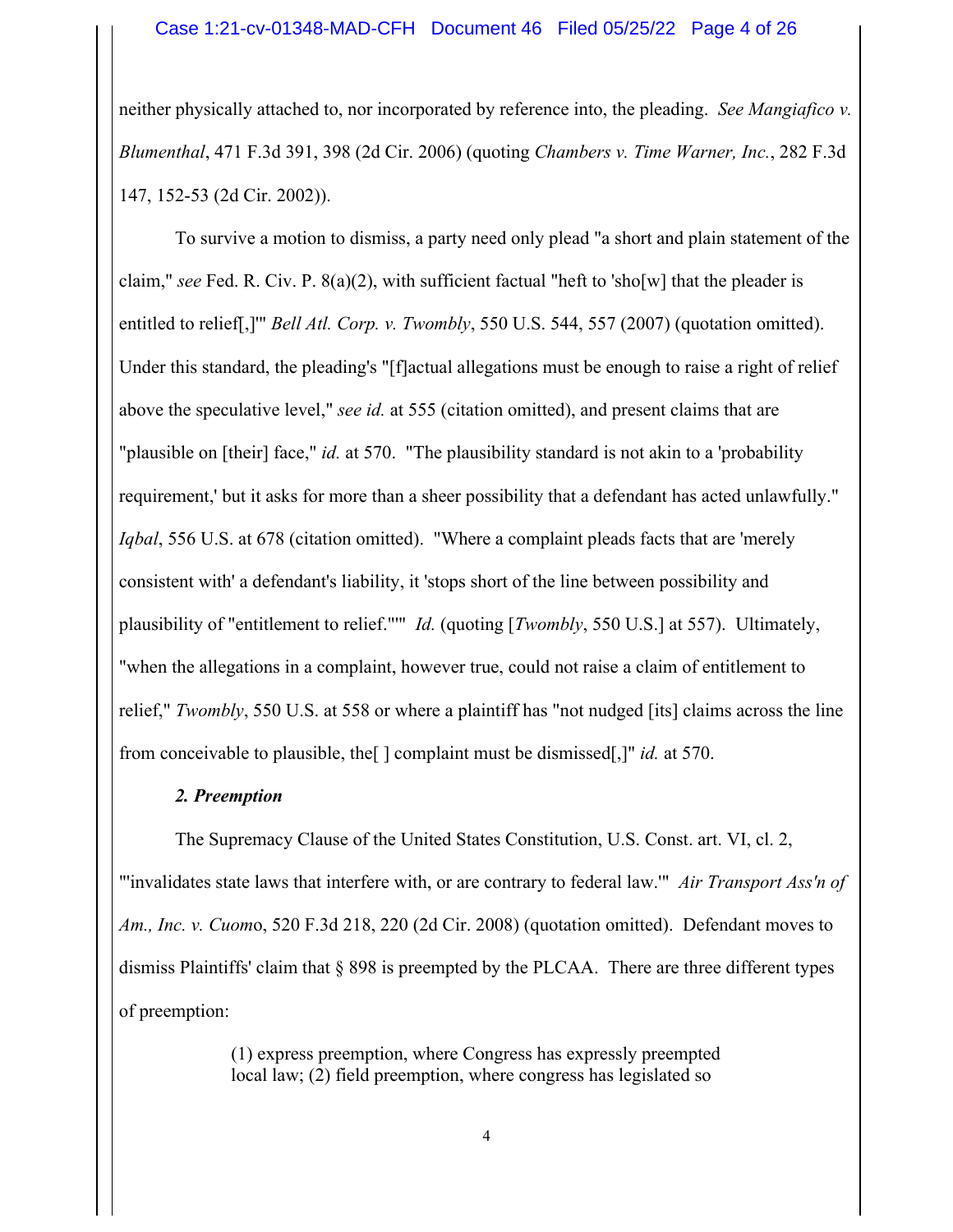comprehensively that federal law occupies an entire field of regulation and leaves no room for state law; and (3) conflict preemption, where local law conflicts with federal law such that it is impossible for a party to comply with both or the local law is an obstacle to the achievement of federal objectives.

*N.Y. SMSA Ltd. P'ship v. Town of Clarkstown*, 612 F.3d 97, 104 (2d Cir. 2010) (citations and

quotations omitted). Plaintiffs argue that § 898 is expressly preempted and conflicts with federal objectives. *See* Dkt. No. 1 at ¶¶ 74-91.

# *a. Express Preemption*

The PLCAA expressly preempts "qualified civil liability action[s]," 15 U.S.C. § 7902(a),

which are defined as a "civil action or proceeding or an administrative proceeding brought by any

person against a manufacturer or seller of a qualified product, or a trade association … resulting

from the criminal or unlawful misuse of a qualified product by the person or a third party." 15

U.S.C. § 7903(5). Plaintiffs contend that § 898 creates qualified civil liability actions and is

therefore expressly preempted by the PLCAA. The PLCAA, however, excludes from the

definition of qualified civil liability action, known as the "predicate exception," the following:

an action in which a manufacturer or seller of a qualified product knowingly violated a State or Federal statute applicable to the sale or marketing of the product, and the violation was a proximate cause of the harm for which relief is sought, including—

> (I) any case in which the manufacturer or seller knowingly made any false entry in, or failed to make appropriate entry in, any record required to be kept under Federal or State law with respect to the qualified product, or aided, abetted, or conspired with any person in making any false or fictitious oral or written statement with respect to any fact material to the lawfulness of the sale or other disposition of a qualified product; or

(II) any case in which the manufacturer or seller aided, abetted, or conspired with any other person to sell or otherwise dispose of a qualified product, knowing, or having reasonable cause to believe, that the actual buyer of the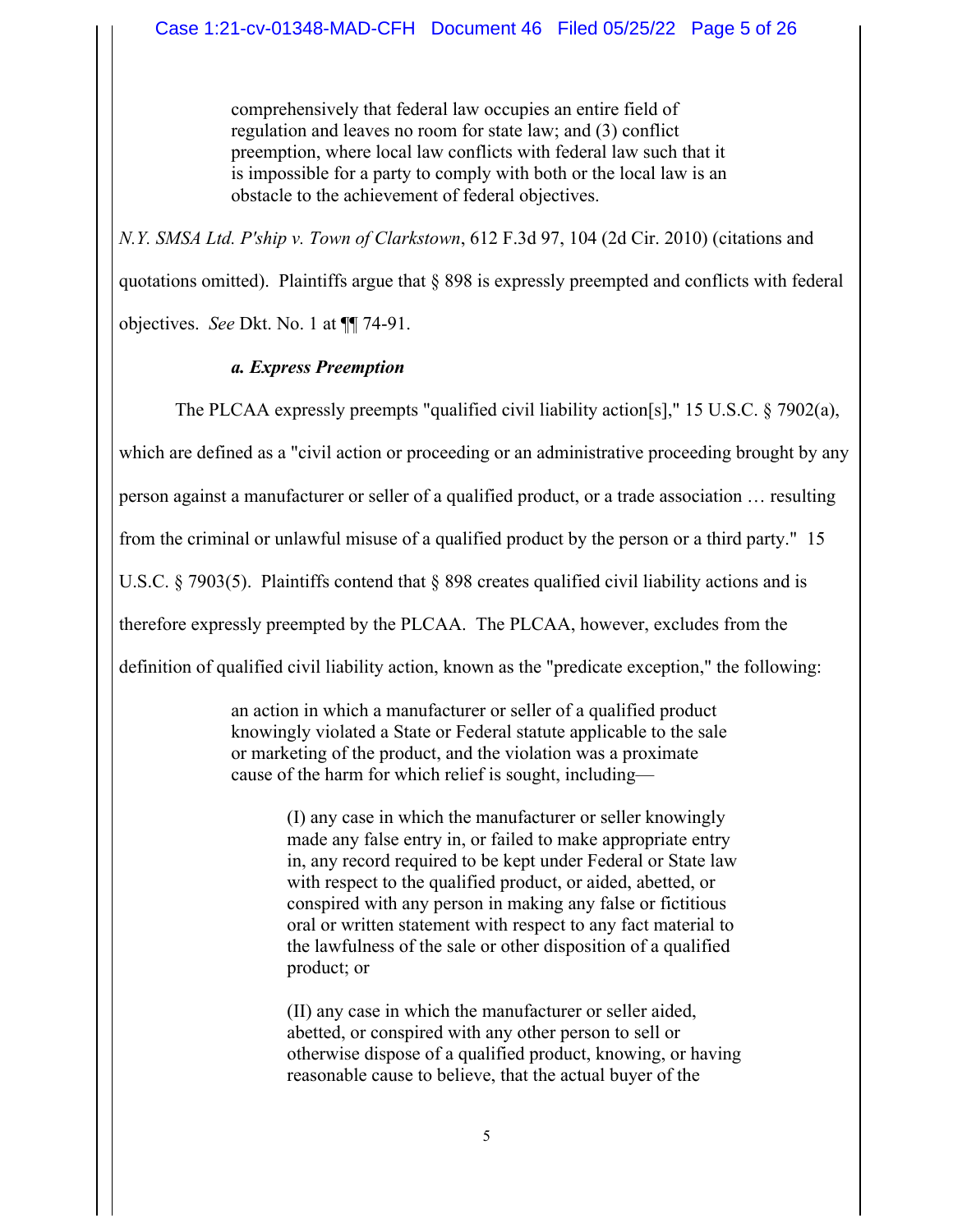qualified product was prohibited from possessing or receiving a firearm or ammunition under subsection (g) or (n) of section 922 of Title 18;

15 U.S.C. § 7903(5)(A)(iii). Because § 898 establishes liability against gun industry members resulting from the criminal or unlawful misuse of a firearm, it is expressly preempted by the PLCAA unless it falls within the predicate exception.

 Following the passage of the PLCAA, the Second Circuit discussed the predicate exception at length in *City of New York v. Beretta U.S.A. Corp.*, 524 F.3d 384 (2d Cir. 2008). The court discussed whether New York's general public nuisance statute, N.Y. Penal Law § 240.45, was "applicable to" the sale or marketing of firearms within the meaning of the predicate exception. The Second Circuit held the term "applicable to" in the predicate exception "to mean statutes that clearly can be said to regulate the firearms industry[.]" *Beretta*, 524 F.3d at 402. In reaching its conclusion, the court noted that "the term 'applicable' must be examined in context." *Id.* at 401. Then, because both parties relied on "a reasonable meaning of the term 'applicable,'" the court looked at "canons of statutory interpretation to help resolve the ambiguity." *Id.* (internal quotations omitted). Ultimately, the court held that New York's general public nuisance statute was not "applicable to the sale or marketing of [firearms]" within the meaning of the predicate exception and was, therefore, preempted by the PLCAA. *Beretta*, 524 F.3d at 399–404.

The court reached its conclusion by relying on the *noscitur a sociis*<sup>2</sup> and *ejusdem generis*<sup>3</sup> canons of statutory construction. The court interpreted the general language of "applicable to" in

<sup>2</sup> "As we noted in *United States v. Dauray*, 215 F.3d 257 (2d Cir. 2000), 'the meaning of doubtful terms or phrases may be determined by reference to their relationship with other associated words or phrases (*noscitur a sociis*).'" *Beretta*, 524 F.3d at 401.

 $3$  "Where general words follow specific words in a statutory enumeration, the general words are usually construed to embrace only objects similar in nature to those objects enumerated by the preceding specific words." *Yates v. United States*, 574 U.S. 528, 545 (2015) (internal quotations and alternations omitted).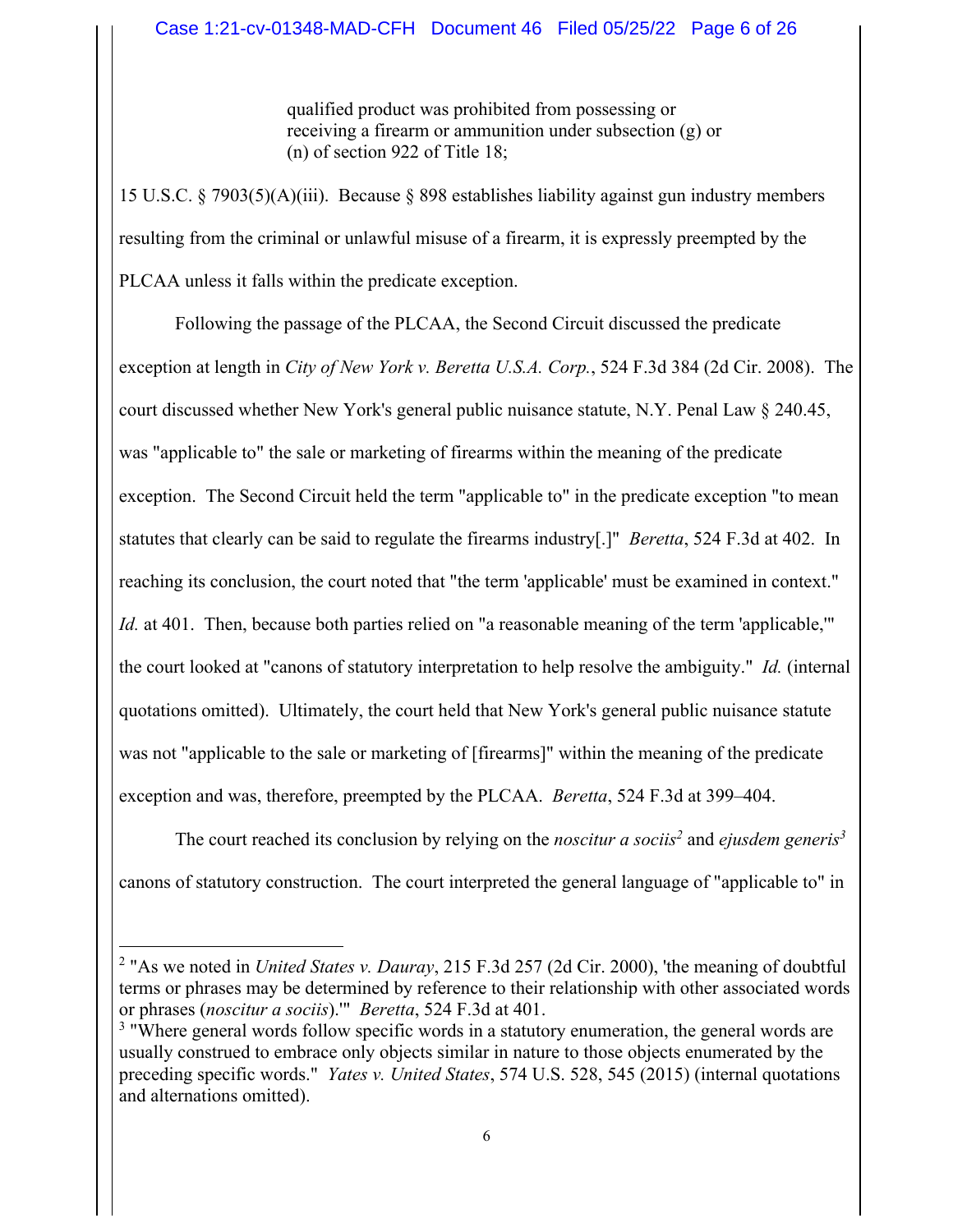section  $7903(5)(A)(iii)$  by noting that the examples which follow "including" are "specific

language referring to statutes imposing record-keeping requirements on the firearms industry …

and prohibiting firearms suppliers from conspiring with or aiding and abetting others in selling

firearms directly to prohibited purchasers." *Id.* (citing 15 U.S.C. § 7903(5)(A)(iii)(I)-(II)).

The Second Circuit also looked to the purpose and legislative history of the PLCAA. *Id.*

at 402-404. Congress stated the purpose of the statute was

[t]o prohibit causes of action against manufacturers, distributors, dealers, and importers of firearms or ammunition products, and their trade associations, for the harm solely caused by the criminal or unlawful misuse of firearms products or ammunition products by others when the product functioned as designed and intended.

15 U.S.C. § 7901(b)(1). Moreover, Congress found

businesses in the United States that are engaged in interstate and foreign commerce through the lawful design, manufacture, marketing, distribution, importation, or sale to the public of firearms or ammunition products that have been shipped or transported in interstate or foreign commerce are not, and should not, be liable for the harm caused by those who criminally or unlawfully misuse firearm products or ammunition products that function as designed and intended.

15 U.S.C. § 7901(a)(5). Therefore, the court stated, "[w]e think Congress clearly intended to protect from vicarious liability members of the firearms industry who engage in the lawful design, manufacture, marketing, distribution, importation, or sale of firearms." *Beretta*, 524 F.3d at 402 (internal quotations omitted).

Accordingly, the court held that applying the predicate exception to New York's general

public nuisance law "leads to a far too-broad reading of the predicate exception." *Id.* at 403.

"Such a result would allow the predicate exception to swallow the statute, which was intended to

shield the firearms industry from vicarious liability for harm caused by firearms that were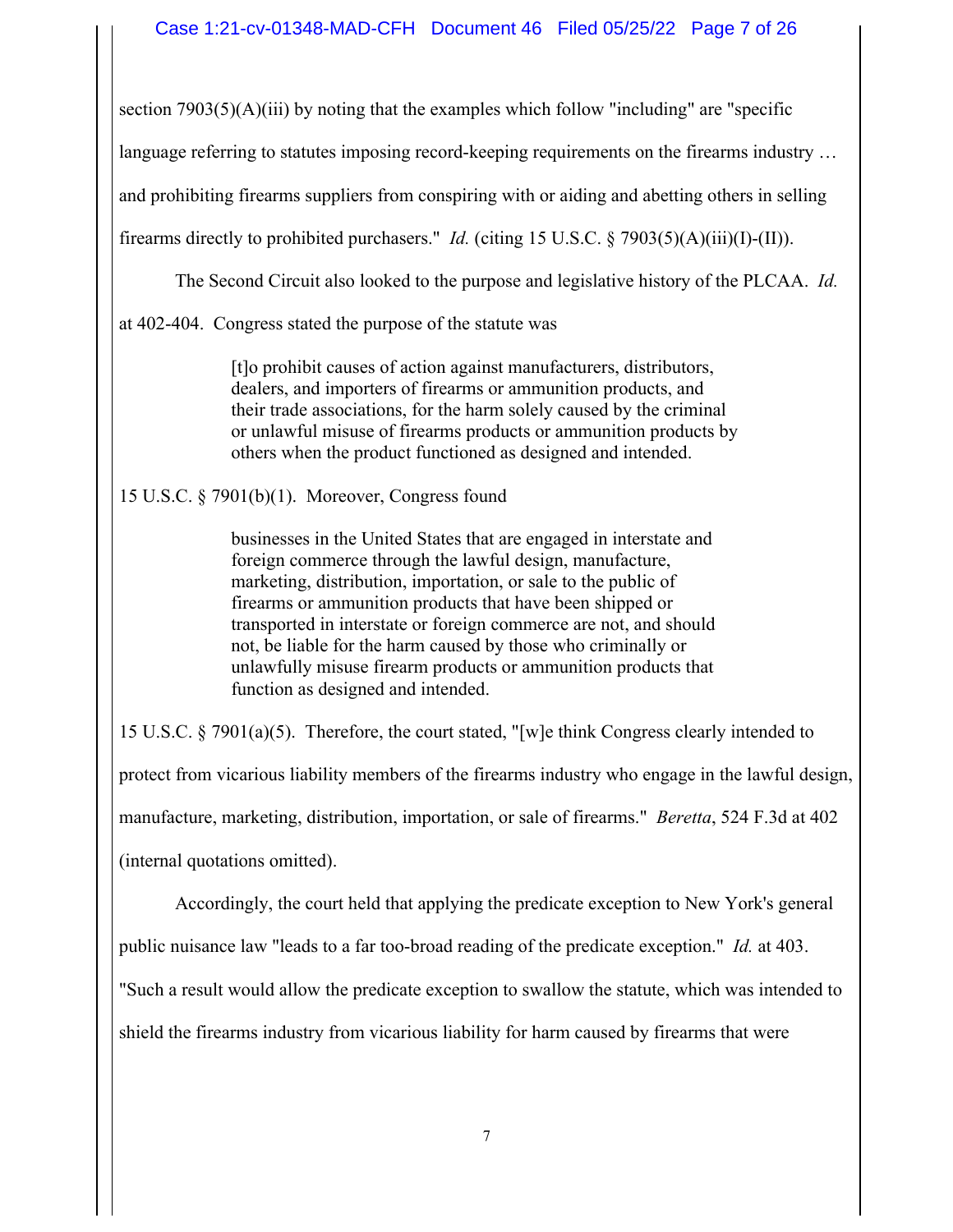lawfully distributed into primary markets." *Id.* at 403. The *Beretta* court therefore limited the predicate exception to "statutes that actually regulate the firearms industry." *Id.* at 404.

 The general public nuisance statute from *Beretta* and § 898 here are generally similar in content, except § 898 substitutes the term "gun industry member" for "person." Defendant contends that because § 898 expressly regulates firearms, it comports with *Beretta*'s definition of "applicable to." Plaintiffs, however, argue that the reasoning behind *Beretta* supports a finding that that § 898 is excluded from the predicate exception.

 The *Beretta* court was engaged in a narrow question of statutory interpretation. To determine whether New York's general public nuisance law fell within the predicate exception, the *Beretta* court was required to resolve the ambiguity of the term "applicable to." *Beretta*, 524 F.3d at 400-01. Only to resolve that ambiguity did the court engage in difficult questions of statutory construction. Here, Plaintiffs employ the same tools as the *Beretta* court, but it is unclear for what job. Similar to *Beretta*, the question before this Court is whether § 898 is "applicable to the sale or manufacture of [firearms]." But Plaintiffs offer no suggestion for how to interpret or define "applicable to" such that  $\S$  898 is excluded. Rather, Plaintiffs argue in the abstract that § 898 is not the type of law that Congress intended to authorize with the predicate exception, untethered from the text of the predicate exception itself.

 Congress authorized lawsuits against gun industry members for "knowingly violat[ing] a State or Federal statute applicable to the sale or marketing of the product." The Supreme Court has "stated time and again that courts must presume that a legislature says in a statute what it means and means in a statute what it says there. When the words of a statute are unambiguous, then, this first canon is also the last: judicial inquiry is complete." *Connecticut Nat'l Bank v. Germain*, 503 U.S. 249, 254–55 (1992). Here, Plaintiffs identify no ambiguity in the predicate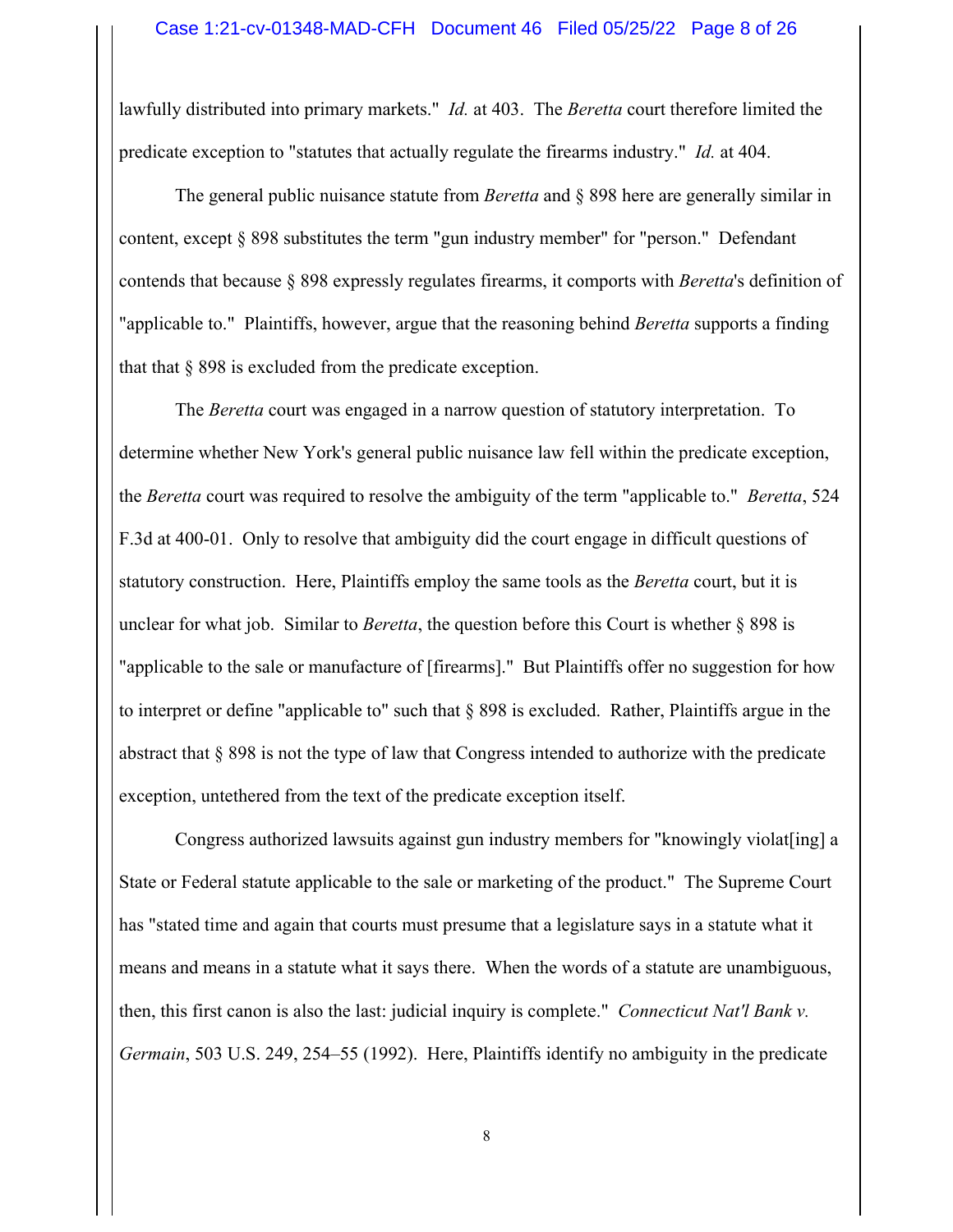exception that leads to the exclusion of § 898. In fact, many of the Plaintiffs here were the same parties in *Beretta* that argued that "applicable to" means expressly regulates.

 No reasonable interpretation of "applicable to" can exclude a statute which imposes liability exclusively on gun manufactures for the manner in which guns are manufactured, marketed, and sold. In *Beretta*, the Second Circuit provided clear instruction on whether a statute is "applicable to" the firearm industry within the meaning of the predicate exception, whether it "encompass statutes (a) that expressly regulate firearms, or (b) that courts have applied to the sale and marketing of firearms." *Beretta*, 524 F.3d at 404. Therefore, the only question before this Court is whether § 898 expressly regulates firearms. Because § 898 establishes liability exclusively on gun industry members for certain actions—such as the failure to institute "screening, security, inventory and other business practices to prevent thefts of qualified products as well as sales of qualified products to straw purchasers, traffickers, persons prohibited from possessing firearms under state or federal law, or persons at risk of injuring themselves or others,"  $\S 898-a(1)$ —the Court holds that  $\S 898$  expressly regulates firearms.<sup>4</sup> Therefore, Plaintiffs' express preemption claim is dismissed.

# *b. Conflict Preemption*

 Conflict preemption can arise in two situations: when "it is 'impossible for a private party to comply with both state and federal requirements' ... or where state law 'stands as an obstacle to the accomplishment and execution of the full purposes and objectives of Congress.'" *Freightliner* 

 $4$  The Court notes that Plaintiffs agree that § 898 expressly regulates firearms; their entire dormant Commerce Clause claim is necessarily predicated on it. *See* Dkt. No. 1 at ¶ 104 ("Specifically, the Act seeks to regulate the conduct of the 97.1% of FFLs operating outside New York by declaring conduct fully lawful where it occurred unlawful in New York"); Dkt. No. 2-1 at 20 ("New York's attempt to regulate the nationwide firearm industry would still violate the Constitution because it discriminates against, attempts to control, and imposes severe burdens on interstate commerce").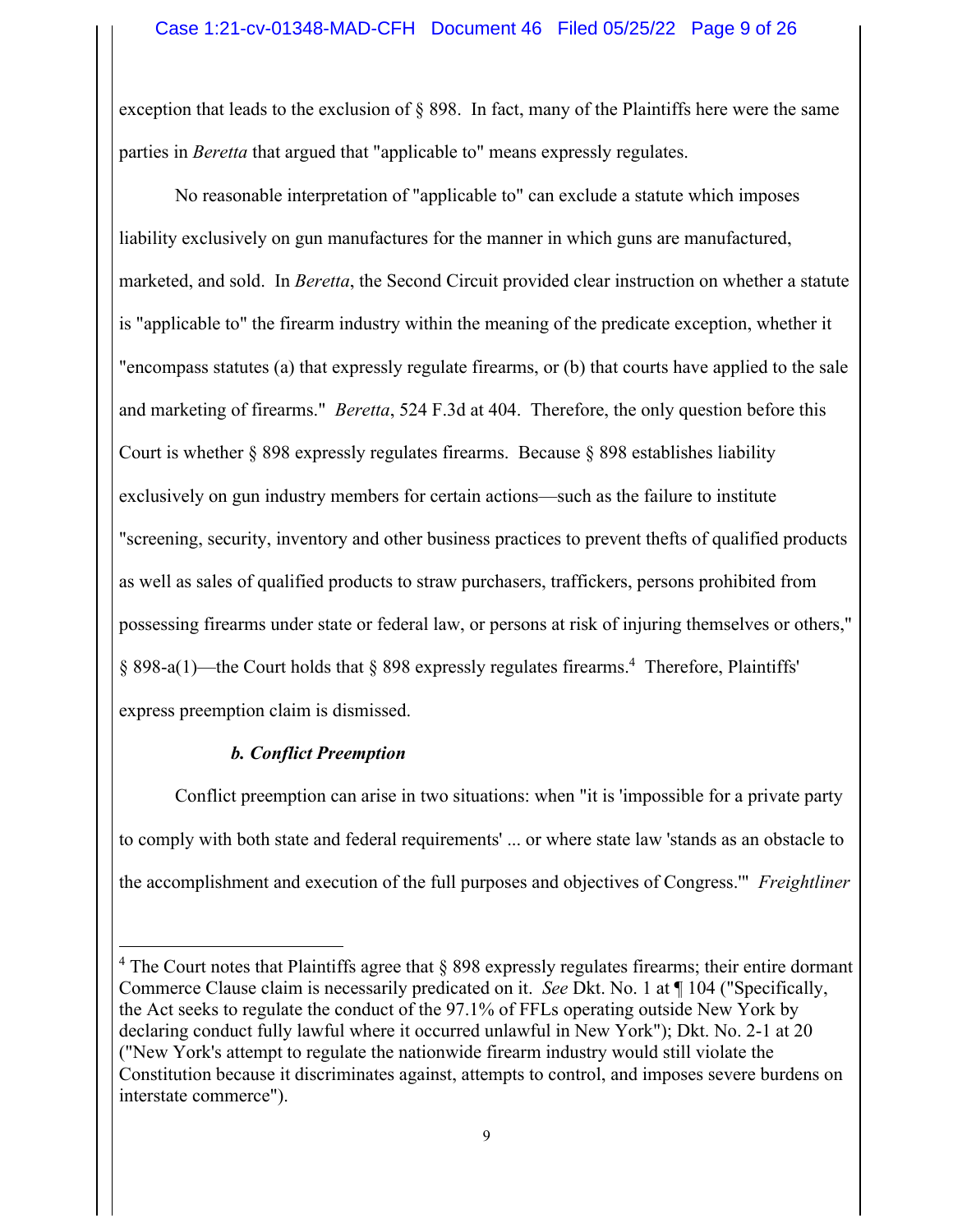*Corp. v. Myrick*, 514 U.S. 280, 287 (1995) (quotation omitted). Here, Plaintiffs allege only obstacle preemption. *See* Dkt. No. 1 at ¶¶ 85-91. Obstacle preemption "precludes state law that poses an 'actual conflict' with the overriding federal purpose and objective." *In re Methyl Tertiary Butyl Ether (MTBE) Prod. Liab. Litig.*, 725 F.3d 65, 101 (2d Cir. 2013) (quoting *Mary Jo C. v. N.Y. State & Local Ret. Sys.*, 707 F.3d 144, 162 (2d Cir. 2013)). "What constitutes a sufficient obstacle is a matter of judgment, to be informed by examining the federal statute as a whole and identifying its purpose and intended effects." *Id.* "The burden of establishing obstacle preemption … is heavy: the mere fact of tension between federal and state law is generally not enough to establish an obstacle supporting preemption, particularly when the state law involves the exercise of traditional police power." *Id.* at 101-02 (internal quotation marks and brackets omitted). "Indeed, federal law does not preempt state law under obstacle preemption analysis unless the repugnance or conflict is so direct and positive that the two acts cannot be reconciled or consistently stand together." *Id.* at 102 (internal quotation marks omitted).

 Here, the PLCAA broadly preempts civil actions "brought by any person against a manufacturer or seller of a [firearm] … resulting from the criminal or unlawful misuse of a qualified product by the person or a third party." 15 U.S.C. § 7903(5). It then excludes from preemption "an action in which a manufacturer or seller of a [firearm] knowingly violated a State or Federal statute applicable to the sale or marketing of the product." 15 U.S.C. § 7903(5)(A)(iii). As discussed above, the text of the statute does not expressly preempt § 898. The lack of express preemption, however, "does not bar the ordinary working of conflict pre-emption principles." *Geier v. Am. Honda Motor Co.*, 529 U.S. 861, 869 (2000).

 Nonetheless, "Congress' enactment of a provision defining the pre-emptive reach of a statute implies that matters beyond that reach are not pre-empted." *Cipollone v. Liggett Grp.,*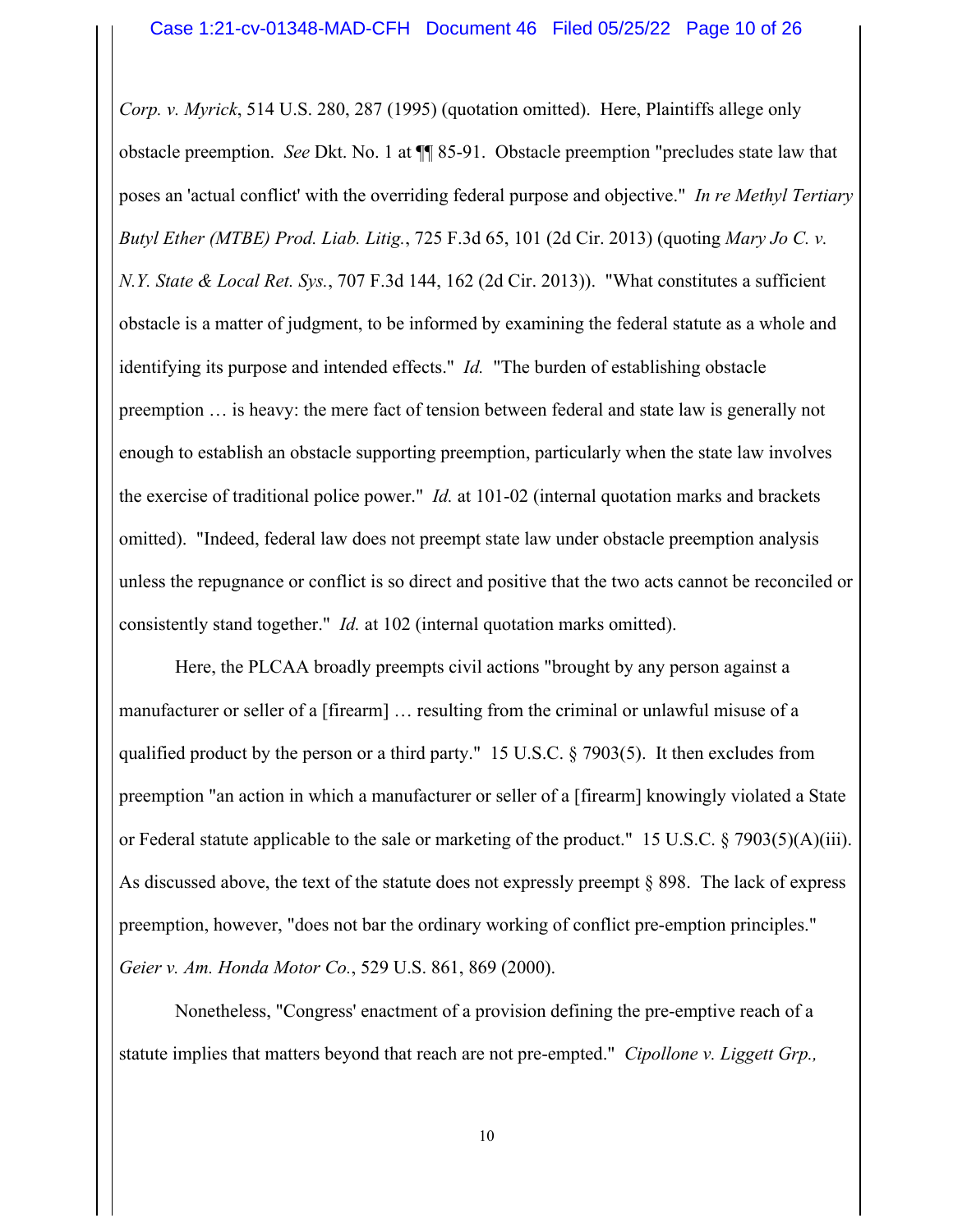*Inc.*, 505 U.S. 504, 517 (1992). "Given that Congress specifically preserved such authority for the States, it stands to reason that Congress did not intend to prevent the States from using appropriate tools to exercise that authority." *Chamber of Com. of U.S. v. Whiting*, 563 U.S. 582, 600–01 (2011). Here, the preemptive scope of the PLCAA and its predicate exception give a "reliable indicium of congressional intent with respect to state authority." *Cipollone*, 505 U.S. at 517. Congress clearly intended to allow state statutes which regulate the firearms industry. *See* 15 U.S.C. § 7903(5)(A)(iii) (exempting from preemption "an action in which a manufacturer or seller of a [firearm] knowingly violated a *State or Federal statute* applicable to the sale or marketing of the product") (emphasis added). "Implied preemption analysis does not justify a 'freewheeling judicial inquiry into whether a state statute is in tension with federal objectives'; such an endeavor 'would undercut the principle that it is Congress rather than the courts that preempts state law.'" *Chamber of Com. of U.S. v. Whiting*, 563 U.S. 582, 607 (2011) (quoting *Gade v. National Solid Wastes Management Assn.*, 505 U.S. 88, 111 (1992) (Kennedy, J., concurring in part and concurring in judgment)).

 Still, a review of the statute as a whole and the legislative history show that a state statute establishing liability for improper sale or marketing of firearms is not an obstacle to any congressional objective of the PLCAA. For example, the preamble states that actions against gun industry members "do not represent a bona fide expansion of the common law." 15 U.S.C. § 7901(a)(7). The PLCAA also targets the expansion of generally applicable laws, such as New York's general public nuisance statute discussed in *Beretta*, as an "attempt to use the judicial branch to circumvent the Legislative branch of government." *Id.* § 7901(a)(8). But there is no statutory indication in the PLCAA for Plaintiffs' claim that Congress intended to preempt state statutes which expressly regulate firearms—much less establish the "'high threshold [that] must be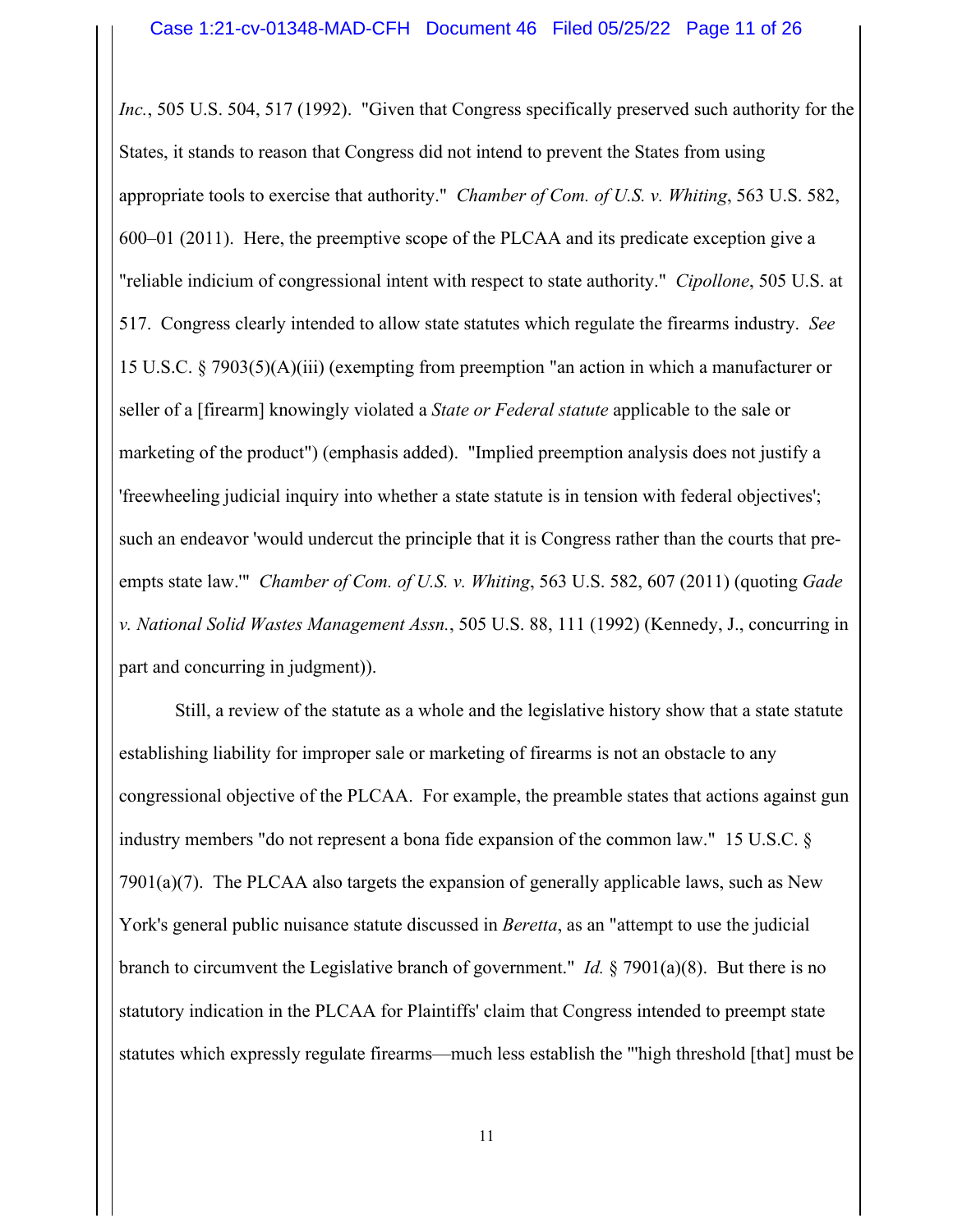met if a state law is to be preempted for conflicting with the purposes of a federal Act.'" *Whiting*, 563 U.S. at 607 (quoting *Gade*, 505 U.S. at 110). Defendant's motion to dismiss the conflict preemption claim is therefore granted.

# *3. Dormant Commerce Clause*

 The Commerce Clause provides the federal government, through Congress, with the power "[t]o regulate Commerce ... among the several States." U.S. Const., art. I, § 8, cl. 3. This express grant of power to Congress contains "a further, negative command, known as the dormant Commerce Clause 'which limits the power of local governments to enact laws affecting interstate commerce.'" *Town of Southold v. Town of E. Hampton*, 477 F.3d 38, 47 (2d Cir. 2007) (citing *Hughes v. Oklahoma*, 441 U.S. 322, 326 (1979) (internal quotations and citations omitted)). "The negative or dormant implication of the Commerce Clause prohibits state taxation or regulation that discriminates against or unduly burdens interstate commerce and thereby impedes free private trade in the national marketplace." *Gen. Motors Corp. v. Tracy*, 519 U.S. 278, 287 (1997). Additionally, the dormant Commerce Clause "'precludes the application of a state statute to commerce that takes place wholly outside of the State's borders, whether or not the commerce has effects within the State.'" *Healy v. Beer Inst., Inc.*, 491 U.S. 324, 336 (1989) (quoting *Edgar v. MITE Corp.*, 457 U.S. 624, 642–43 (1982)).

 Accordingly, a state statute violates the dormant Commerce Clause if it: (1) "clearly discriminates against interstate commerce in favor of intrastate commerce"; (2) "imposes a burden on interstate commerce incommensurate with the local benefits secured"; or (3) "has the practical effect of extraterritorial control of commerce occurring entirely outside the boundaries of the state in question." *Grand River Enters. Six Nations v. Boughton*, 988 F.3d 114, 123 (2d Cir. 2021) (citation omitted). Plaintiffs allege that  $\S$  898 is unconstitutional in all three ways.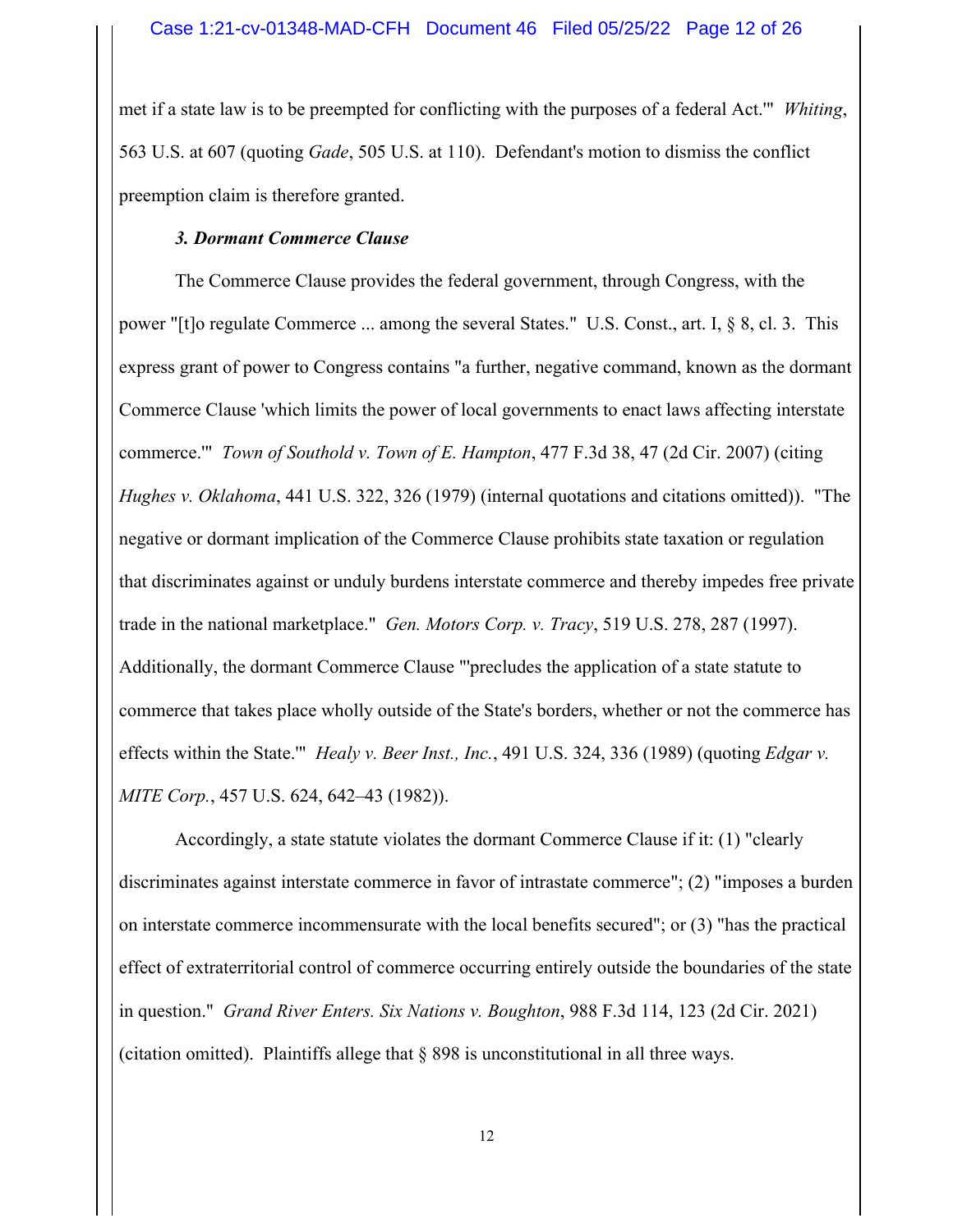"In analyzing a challenged local law under the dormant Commerce Clause, we first determine whether it clearly discriminates against interstate commerce in favor of intrastate commerce, or whether it regulates evenhandedly with only incidental effects on interstate commerce." *Town of Southold*, 477 F.3d at 47. If the state law "clearly discriminates" it is "virtually invalid per se and will survive only if it is 'demonstrably justified by a valid factor unrelated to economic protectionism.'" *Id.* (quoting *Wyoming v. Oklahoma*, 502 U.S. 437, 454 (1992)). A law that does not "clearly discriminate" but still "imposes a burden on interstate commerce" is "subject to the more permissive balancing test under *Pike v. Bruce Church, Inc.*, 397 U.S. 137, 142, 90 S.Ct. 844, 25 L.Ed.2d 174 (1970), and will be struck down if the burden imposed on interstate commerce clearly exceeds the putative local gains." *Id.* Lastly, the Court will analyze whether § 898 violates *Healy*'s extraterritoriality principles. *See Healy*, 491 U.S. 324.

### *a. Whether § 898 Clearly Discriminates Against Out-of-State Commerce*

 Plaintiffs argue that § 898 is facially discriminatory. The term discrimination in this context "simply means differential treatment of in-state and out-of-state economic interests that benefits the former and burdens the latter." *Oregon Waste Sys., Inc. v. Dep't of Env't Quality of State of Or.*, 511 U.S. 93, 99 (1994). Here, § 898 regulates "qualified products." N.Y. Gen. Bus. Law § 898-b. "Qualified product[s]," in turn, are defined "as the same meaning as defined in 15 U.S.C. section 7903(4)," which is "a firearm … or ammunition … or a component part of a firearm or ammunition, that has been shipped or transported in interstate or foreign commerce." *Id.* § 898-a(6) (quoting 15 U.S.C. § 7903(4)). Plaintiffs therefore argue that because § 898 only applies to interstate commerce and is not applicable to wholly intrastate gun industry members, based on the definition of "qualified products," it is facially discriminatory.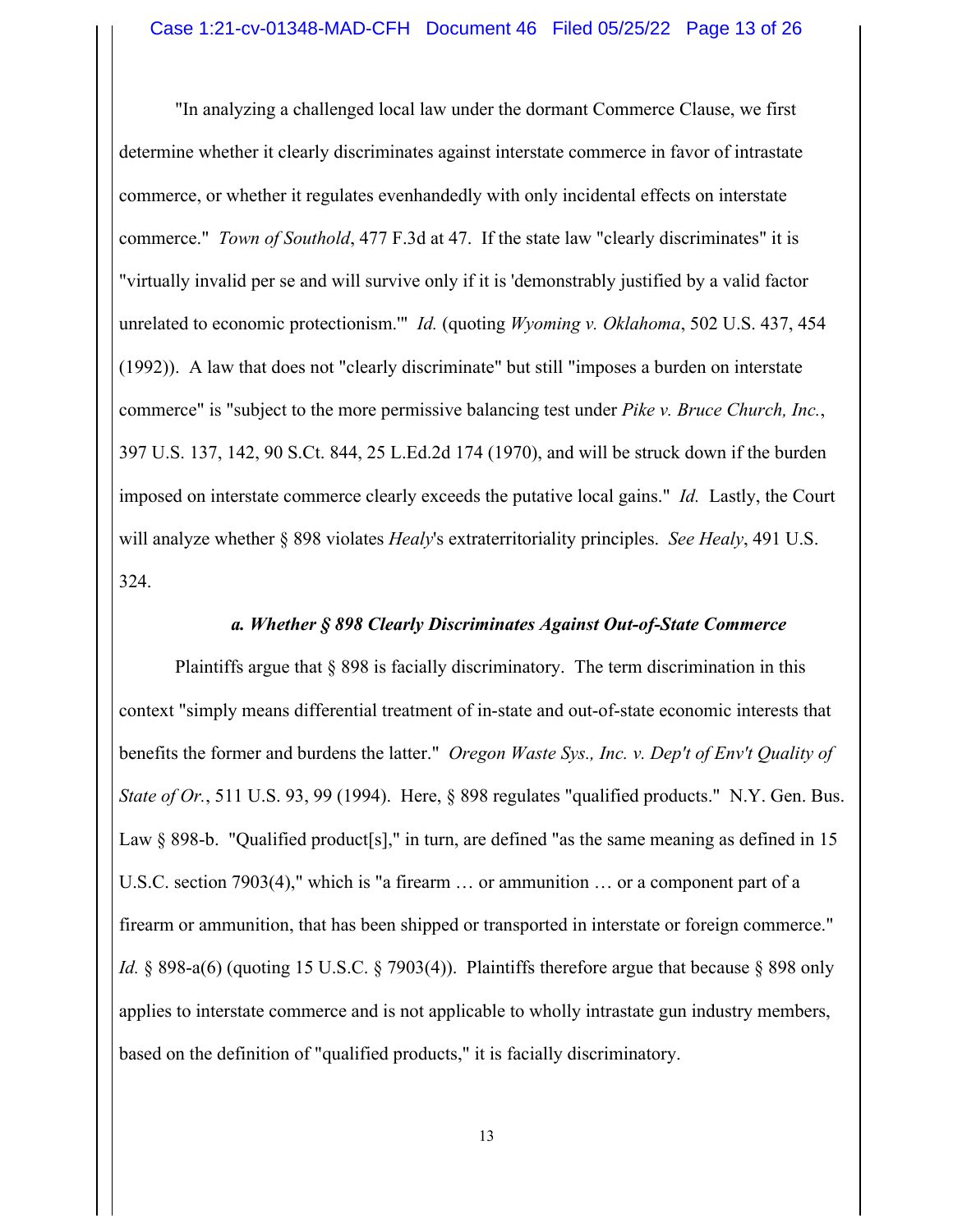Discrimination, however, "assumes a comparison of substantially similar entities." *Gen. Motors Corp. v. Tracy*, 519 U.S. 278, 298–99 (1997). This is because, as the Supreme Court has explained, "[t]he central rationale for the rule against discrimination is to prohibit state or municipal laws whose object is local economic protectionism, laws that would excite those jealousies and retaliatory measures the Constitution was designed to prevent." *C & A Carbone, Inc. v. Town of Clarkstown*, 511 U.S. 383, 390 (1994). "The fundamental objective of the dormant Commerce Clause is to 'preserv[e] a national market for competition undisturbed by preferential advantages conferred by a State upon its residents or resident competitors.'" *Brown & Williamson Tobacco Corp. v. Pataki*, 320 F.3d 200, 208 (2d Cir. 2003) (quoting *Gen. Motors Corp.*, 519 U.S. at 299). Therefore, in order to state a dormant Commerce Clause claim on the basis of discrimination, Plaintiffs are required to "'identify an<a>[] in-state commercial interest that is favored, directly or indirectly, by the challenged statutes at the expense of out-of-state competitors.'" *Selevan v. New York Thruway Auth.*, 584 F.3d 82, 95 (2d Cir. 2009) (quoting *Grand River Enters. Six Nations, Ltd. v. Pryor*, 425 F.3d 158, 169 (2d Cir. 2005)). "[I]n the absence of actual or prospective competition between the supposedly favored and disfavored entities in a single market there can be no local preference." *Gen. Motors Corp.*, 519 U.S. at 300.

 Here, there can be no discrimination against out-of-state commerce, and in favor of instate commerce, because Plaintiffs have not alleged that any in-state commerce exists. Plaintiffs allege that of the 131,952 federal firearms licensees in the country, 3,827 of them operate in the state of New York. Dkt. No. 1 at ¶ 58. Plaintiffs, however, do not allege that § 898 does not apply to these 3,827 federal firearms licensees. As Defendant points out, there is likely no gun industry member who is exempt from § 898 because it participates in wholly in-state commerce. The definition of qualified product under § 898 includes "any component part of a firearm ... that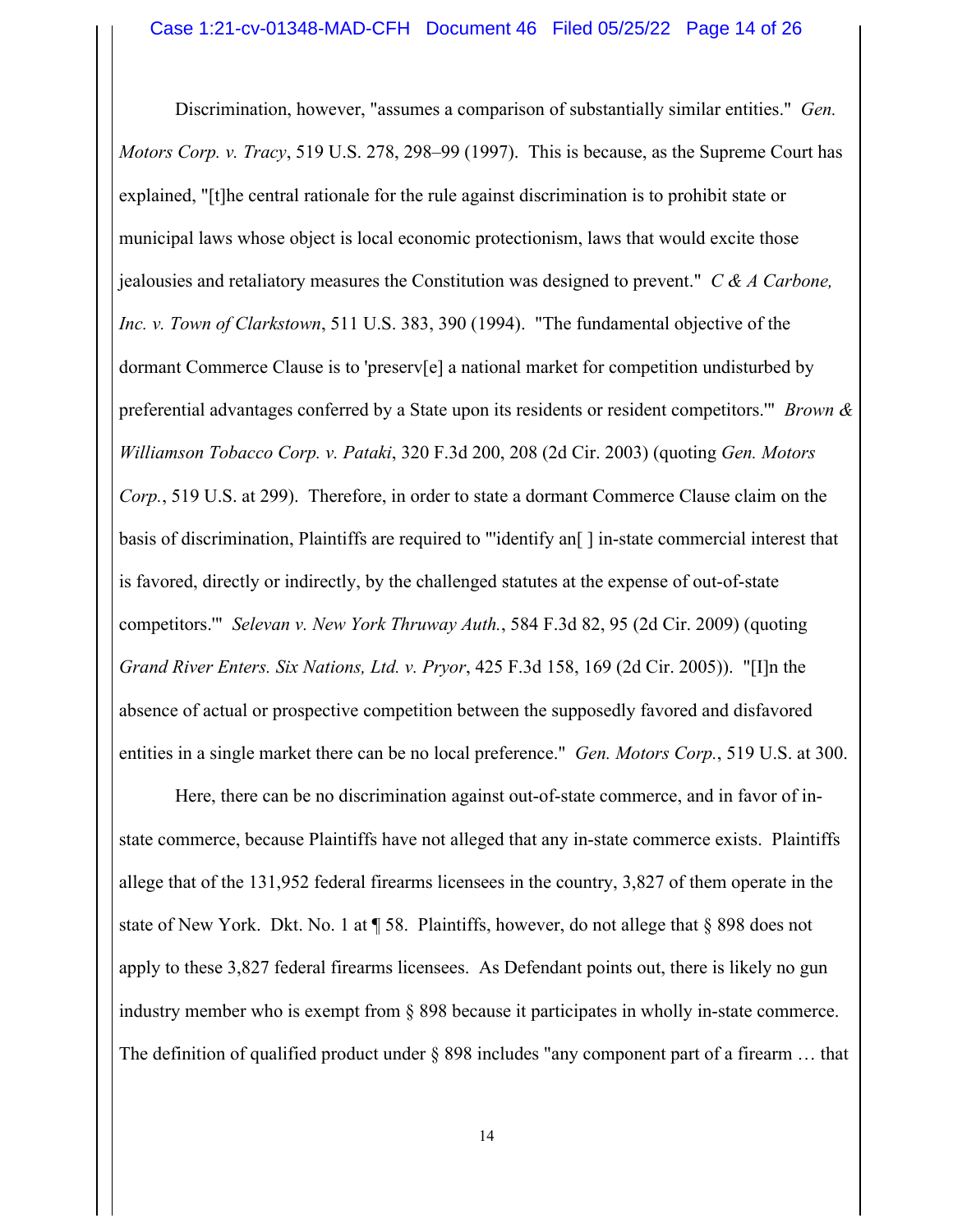#### Case 1:21-cv-01348-MAD-CFH Document 46 Filed 05/25/22 Page 15 of 26

has been shipped or transported in interstate or foreign commerce." 15 U.S.C. § 7903(4). Even if a New York State gun industry member manufactured a firearm in New York and sold it exclusively in New York, it would still be subject to § 898 if any component part of that firearm originated out-of-state. *Id.* "[T]he firearms industry is interstate—indeed, international—in nature." *Beretta*, 524 F.3d at 394. Plaintiffs have not alleged, nor could they, that a New York State gun industry member that is exempt from § 898 exists.

 Because there is no in-state competitor, the state of New York cannot discriminate against out-of-state commerce and in favor of in-state commerce. *See Town of Southold*, 477 F.3d at 49 (finding no discrimination where the law "does not give any advantage to local businesses at the expense of out-of-state competitors"); *Angus Partners LLC v. Walder*, 52 F. Supp. 3d 546, 562 (S.D.N.Y. 2014) ("Plaintiffs fail to satisfy their burden of identifying an in-state interest that is benefitted or an out-of-state competitor that is harmed"). Defendant's motion to dismiss Plaintiffs' claim that § 898 violates that dormant Commerce Clause as facially discriminatory is therefore granted.

### *b. Whether § 898 Places an Undue Burden on Interstate Commerce*

 Because § 898 does not clearly discriminate against interstate commerce, the Court "next assess[es] its validity under the *Pike* balancing test." *Town of Southold*, 477 F.3d at 50. Under *Pike*, a challenged regulation will be upheld unless it "places a burden on interstate commerce that is clearly excessive in relation to the putative local benefits." *USA Recycling, Inc. v. Town of Babylon*, 66 F.3d 1272, 1282 (2d Cir. 1995). As the Supreme Court has noted, "[s]tate laws frequently survive this *Pike* scrutiny." *Dep't of Revenue of Ky. v. Davis*, 553 U.S. 328, 339 (2008) (collecting cases).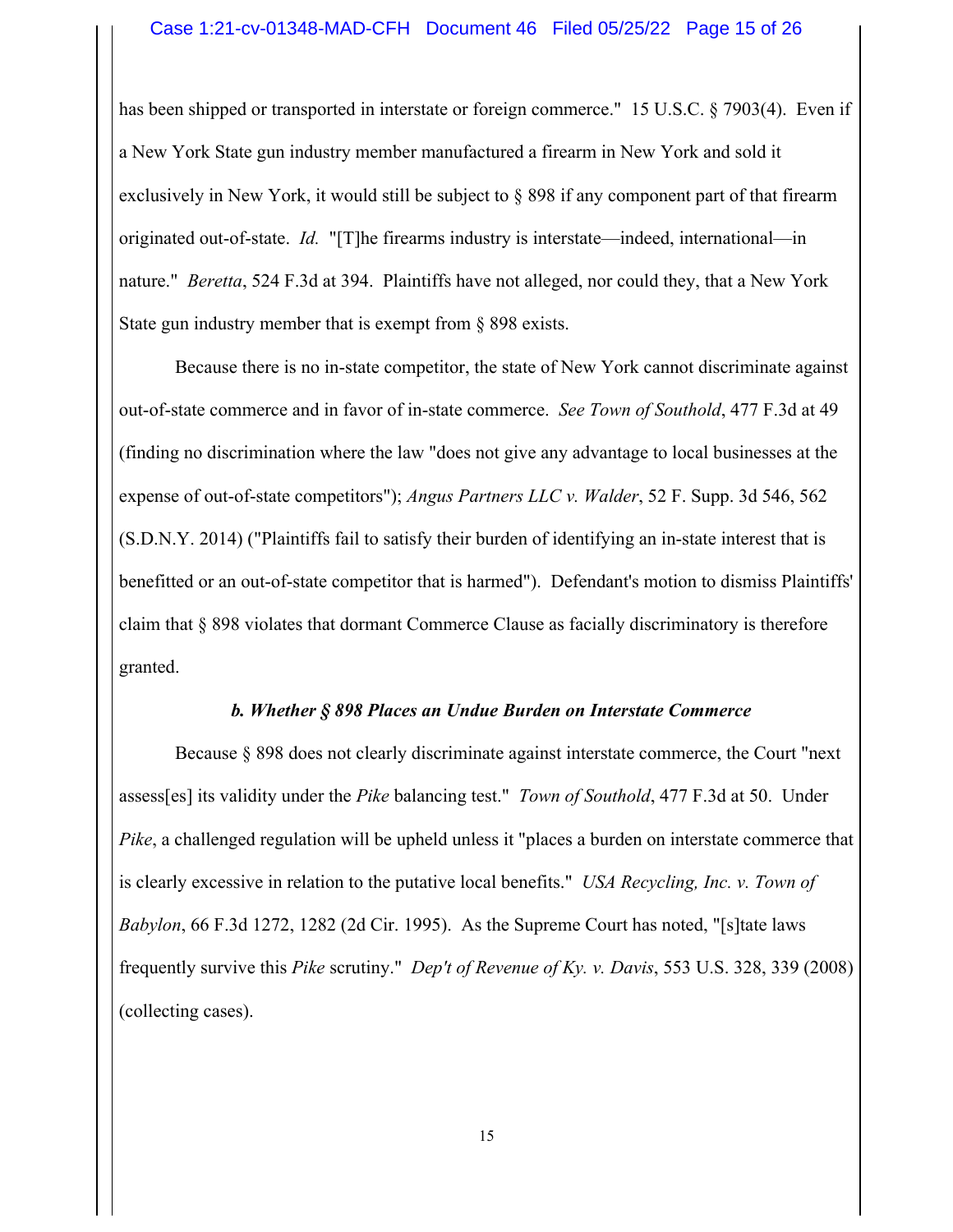"The *Pike* test is often directed at differentiating 'protectionist measures' from those that 'can fairly be viewed as ... directed to legitimate local concerns, with effects upon interstate commerce that are only incidental.'" *VIZIO, Inc. v. Klee*, 886 F.3d 249, 259 (2d Cir. 2018) (quoting *Philadelphia v. New Jersey*, 437 U.S. 617, 624 (1978)). With this principle in mind, the Second Circuit previously denied a *Pike* claim where the plaintiff was unable to "identify any instate commercial interest that is favored, directly or indirectly." *Freedom Holdings, Inc. v. Spitzer*, 357 F.3d 205, 218 (2d Cir. 2004). "To be prohibited, a statute still must favor an in-state commercial interest over a corresponding out-of-state commercial interest, an element absent in the present matter." *Id.* at 219. As the Court stated in the preceding section, § 898 does not favor any in-state commercial interests. There are no in-state commercial interests that benefit from § 898. Accordingly, Plaintiffs' *Pike* claim is denied.

#### *c. Whether § 898 Impermissibly Regulates Out-of-State Commerce*

 A local statute can also violate the dormant Commerce Clause if it "directly controls commerce occurring wholly outside the boundaries of a State." *Healy*, 491 U.S. at 336. The Second Circuit has stated that, "when assessing a plaintiff's extraterritoriality theory, we focus squarely on whether the state law has 'the practical effect of requiring out-of-state commerce to be conducted at the regulating state's direction." *VIZIO*, 886 F.3d at 255 (quoting *SPGGC, LLC v. Blumenthal*, 505 F.3d 183, 193 (2d Cir. 2007)). "In that analysis, courts shall not only consider the effect of the challenged law, but also 'what effect would arise if not one, but many or every State adopted similar legislation.'" *Id.* (quoting *Healy*, 491 U.S. at 336). Courts, however, "have consistently recognized that '[t]he mere fact that state action may have repercussions beyond state lines is of no judicial significance so long as the action is not within that domain which the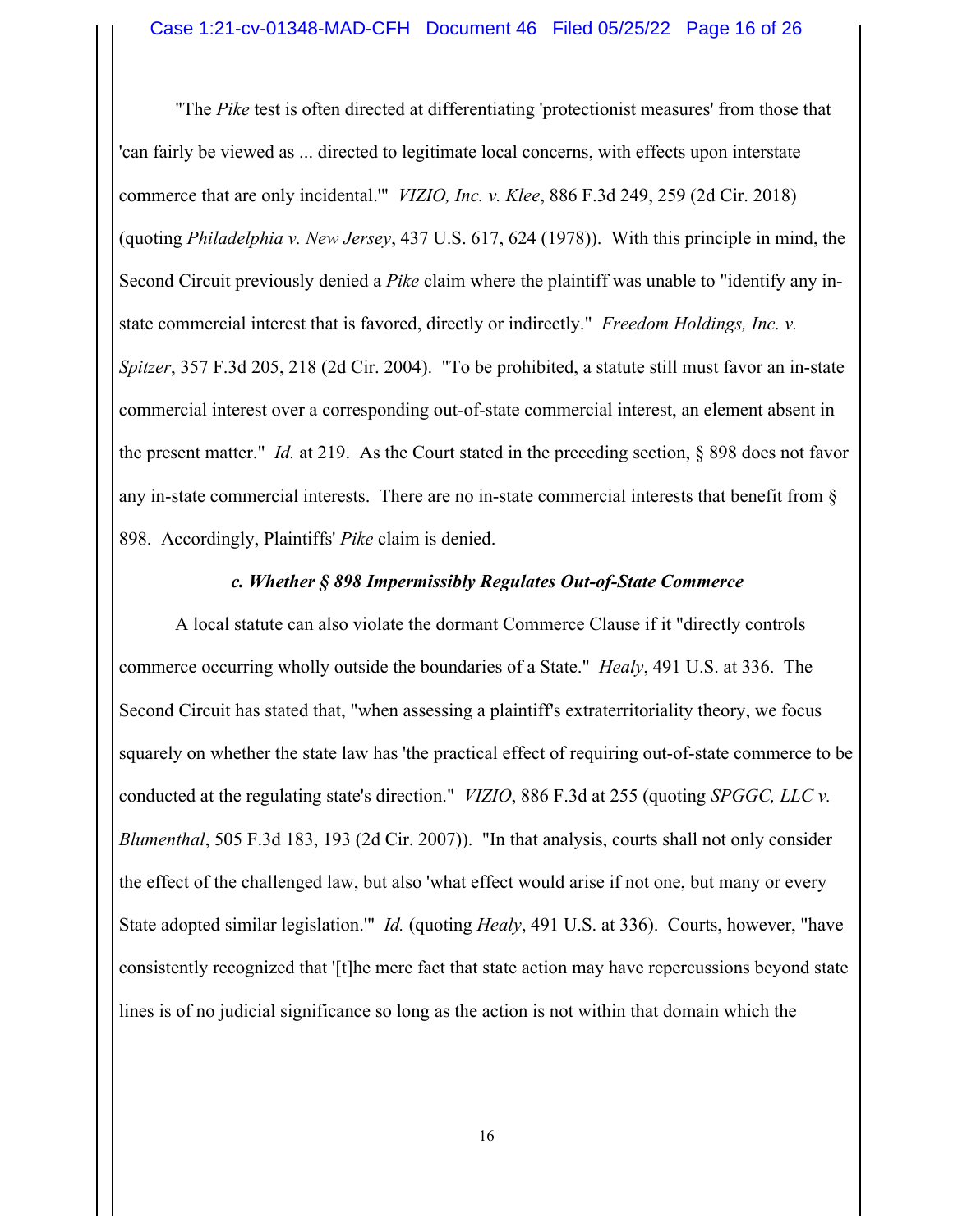Constitution forbids.'" *Freedom Holdings, Inc. v. Cuomo*, 624 F.3d 38, 67 (2d Cir. 2010) (quoting *Osborn v. Ozlin,* 310 U.S. 53, 62 (1940)).

Plaintiffs allege that § 898 impermissibly regulates out-of-state commerce by "declaring conduct fully lawful where it occurred unlawful in New York." Dkt. No. 1 at ¶ 104. Plaintiffs argue that if this type of statute were permissible, then gun industry members would have to comply with the strictest state restrictions "regardless of federal law or the law of the individual state of operation, or face liability." *Id.* at ¶ 106. The compliance with regulations regarding the safe manufacturing, marketing, or selling of a product, however, is wholly outside the concerns of the extraterritoriality-dormant Commerce Clause doctrine.

 As the Second Circuit stated, statutes that the Supreme Court has struck down as impermissibly extraterritorial "went a step further, controlling in-state and out-of-state pricing of goods going into the state. These statutes did so by making specific reference to the terms of such pricing—terms which burdened out-of-state actors more than in-state actors—and attaching instate consequences where the pricing terms violated the statutes." *Freedom Holdings, Inc.*, 357 F.3d at 221 (2d Cir. 2004) (citing *Baldwin v. G.A.F. Seelig, Inc.*, 294 U.S. 511, 519 (1935); *Brown-Forman Distillers Corp. v. New York State Liquor Auth.*, 476 U.S. 573, 575–76 (1986); *Healy*, 491 U.S. at 326). Rather, this line of cases "concerns only 'price control or price affirmation statutes' that involve 'tying the price of … in-state products to out-of-state prices.'" *Energy & Env't Legal Inst. v. Epel*, 793 F.3d 1169, 1174 (10th Cir. 2015) (Gorsuch, J.) (quoting *Pharm. Rsch. & Mfrs. of Am. v. Walsh*, 538 U.S. 644, 669 (2003)).

 For example, the Second Circuit rejected a claim where the state statute "merely influence[d] national pricing decisions, rather than directly control[led] out-of-state commerce." *VIZIO*, 886 F.3d at 255. In *VIZIO*, the court held that no dormant Commerce Clause claim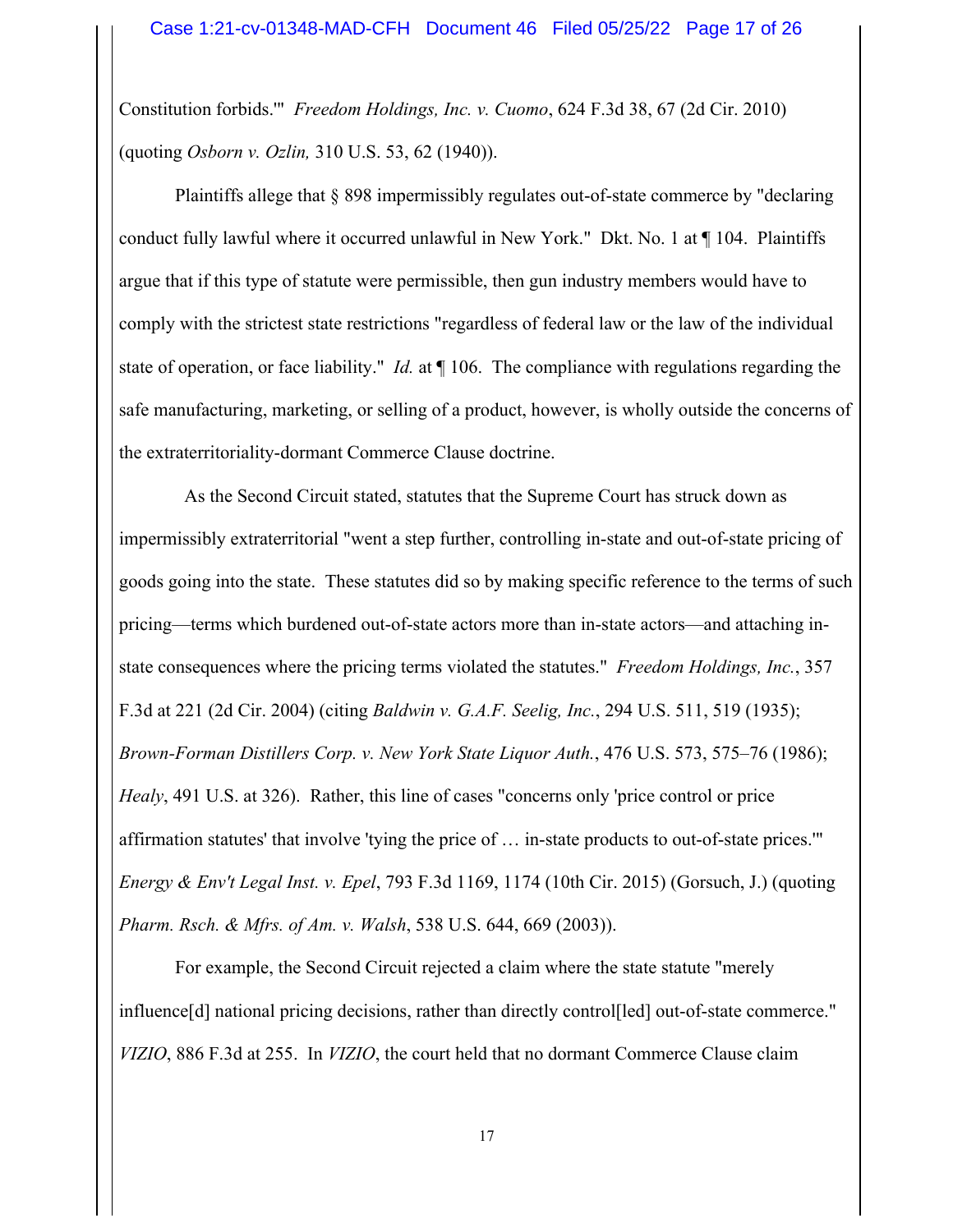#### Case 1:21-cv-01348-MAD-CFH Document 46 Filed 05/25/22 Page 18 of 26

existed where the state law "does not 'mak[e] specific reference to the terms of ... pricing' and does not 'attach[ ] in-state consequences where the pricing terms violate[ ] the statute[ ].'" *VIZIO*, 886 F.3d at 255 (quoting *Freedom Holdings*, 357 F.3d at 221) (alterations in original). And in *Grand River Enterprises Six Nations, Ltd. v. Boughton*, the court stated that where the effect of a local statute was "indirect as well as incidental to the purpose of the statute" then it is "not analogous to that of the economic regulation held to violate the dormant Commerce Clause in *Healy*." 988 F.3d 114, 124 (2d Cir. 2021).

 Here, § 898 is a regulation targeted at the manufacturing, marketing, and sale of firearms in New York State. "[R]egulations that touch upon safety … are those that the Court has been most reluctant to invalidate." *Kassel v. Consol. Freightways Corp. of Delaware*, 450 U.S. 662, 670 (1981) (internal quotations omitted); *SPGGC, LLC v. Blumenthal*, 505 F.3d 183, 194 (2d Cir. 2007) ("Were we to accept [plaintiff]'s theory, almost every state consumer protection law would be considered 'protectionist' in a sense prohibited by the Constitution. The meaning of the dormant Commerce Clause is far narrower"). Section 898 in no way differs from the extraterritorial effect of the myriad of safety state laws and regulations with which every industry must comply. *See Instructional Sys. v. Comput. Curriculum Corp.*, 35 F.3d 813, 825 (3d Cir. 1994) ("[I]t is inevitable that a state's law, whether statutory or common law, will have extraterritorial effects"); *Freedom Holdings*, 357 F.3d at 220–21 ("The extraterritorial effect described by appellants amounts to no more than the upstream pricing impact of a state regulation"). Accordingly, § 898 does not violate the extraterritoriality principles of the dormant Commerce Clause.

#### *4. Void for Vagueness*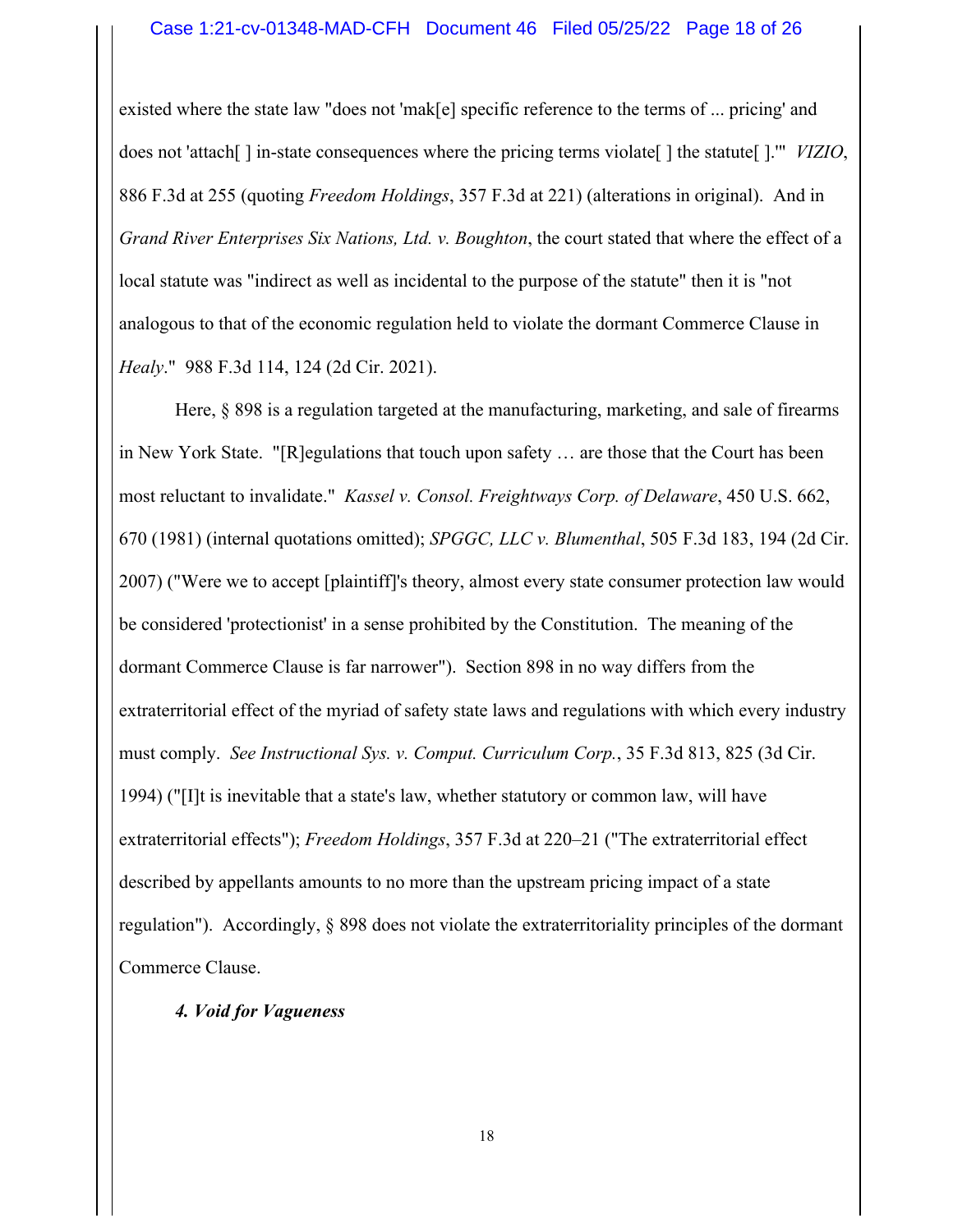The Fourteenth Amendment's guarantee that no state shall "deprive any person of life, liberty, or property, without due process of law," U.S. Const. amend. XIV, § 1, entitles a person to "'be informed as to what [a law] commands or forbids.'" *Thibodeau v. Portuondo*, 486 F.3d 61, 65 (2d Cir. 2007) (quoting *Lanzetta v. New Jersey*, 306 U.S. 451, 453 (1939)). The void for vagueness doctrine requires first that "'laws be crafted with sufficient clarity to give the person of ordinary intelligence a reasonable opportunity to know what is prohibited'" and second that "laws contain 'minimal guidelines to govern law enforcement.'" *Id.* at 65–66 (quoting *Betancourt v. Bloomberg*, 448 F.3d 547, 552 (2d Cir. 2006)) (other quotation omitted); *see also Kolender v. Lawson*, 461 U.S. 352, 358 (1983); *Farid v. Ellen*, 593 F.3d 233, 240 (2d Cir. 2010). A statute or rule is inadequate under the second criterion when it "fails to provide sufficiently explicit standards for those who apply it," and "impermissibly delegates basic policy matters … for resolution on an ad hoc and subjective basis." *Farid*, 593 F.3d at 243 (citations omitted).

 Facial void for vagueness challenges, like Plaintiffs bring here, "are generally disfavored." *Dickerson v. Napolitano*, 604 F.3d 732, 741 (2d Cir. 2010); *New York State Rifle & Pistol Ass'n, Inc. v. Cuomo*, 804 F.3d 242, 265 (2d Cir. 2015) (holding that a pre-enforcement challenge constitutes a "'facial,' rather than 'as-applied,' challenge"). As the *Dickerson* court stated, facial challenges "run contrary to the fundamental principles of judicial restraint that courts should neither anticipate a question of constitutional law in advance of the necessity of deciding it nor formulate a rule of constitutional law broader than is required by the precise facts to which it is to be applied." *Dickerson*, 604 F.3d at 741. Moreover, facial challenges "often rest on speculation." *Id.* (quoting *Wash. State Grange v. Wash. State Republican Party*, 552 U.S. 442, 450 (2008)). Accordingly, limiting facial challenges "serves institutional interests by ensuring that the issues before the court are concrete and sharply presented." *Id.* (quoting *Thibodeau*, 486 F.3d at 71).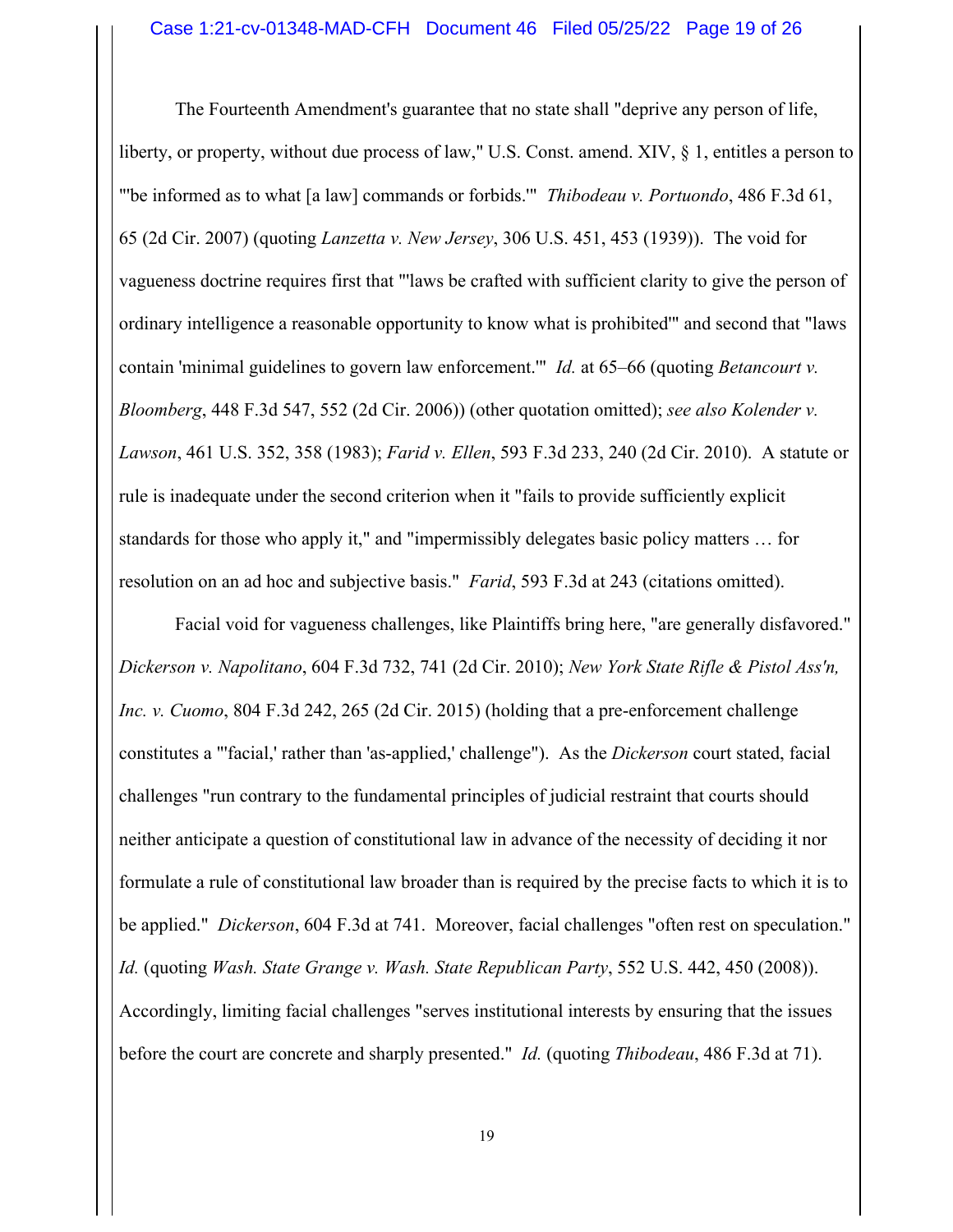"[T]he degree of vagueness tolerated in a statute varies with its type: economic regulations are subject to a relaxed vagueness test, laws with criminal penalties to a stricter one, and laws that might infringe constitutional rights to the strictest of all." *VIP of Berlin, LLC v. Town of Berlin*, 593 F.3d 179, 186 (2d Cir. 2010). Plaintiffs argue that a facial challenge to § 898 is subject to a stringent standard because it "threatens to inhibit First and Second Amendment rights." Dkt. No. 43 at 26.

 "When a statute is capable of reaching expression sheltered by the First Amendment, the doctrine demands a greater degree of specificity than in other contexts." *Farrell v. Burke*, 449 F.3d 470, 485 (2d Cir. 2006). But to the extent § 898 implicates First Amendment rights at all, the Supreme Court has noted, "economic regulation is subject to a less strict vagueness test because its subject matter is often more narrow, and because businesses, which face economic demands to plan behavior carefully, can be expected to consult relevant legislation in advance of action." *Vill. of Hoffman Ests. v. Flipside, Hoffman Ests., Inc.*, 455 U.S. 489, 498 (1982). Here, similarly to the village ordinance at issue in *Hoffman Estates*, § 898 "simply regulates business behavior[.]" *Id.* at 499. Such regulations of commercial speech are not subject to a heightened vagueness test. *See id.* at 496-500; *ACA Connects - Am.'s Commc'ns Ass'n v. Frey*, 471 F. Supp. 3d 318, 330 (D. Me. 2020).

 Plaintiffs also claim § 898 inhibits their Second Amendment rights. The Second Circuit has noted two possible standards that may apply in evaluating facial challenges outside of the First Amendment context, but has declined to resolve the ambiguity. *See Dickerson*, 604 F.3d at 743-44; *New York State Rifle & Pistol Ass'n, Inc.*, 804 F.3d at 265–66 ("We have previously declined to specify a preference for either test, and we need not do so here, because the challenged provisions are sufficiently clear to survive a facial challenge under either approach");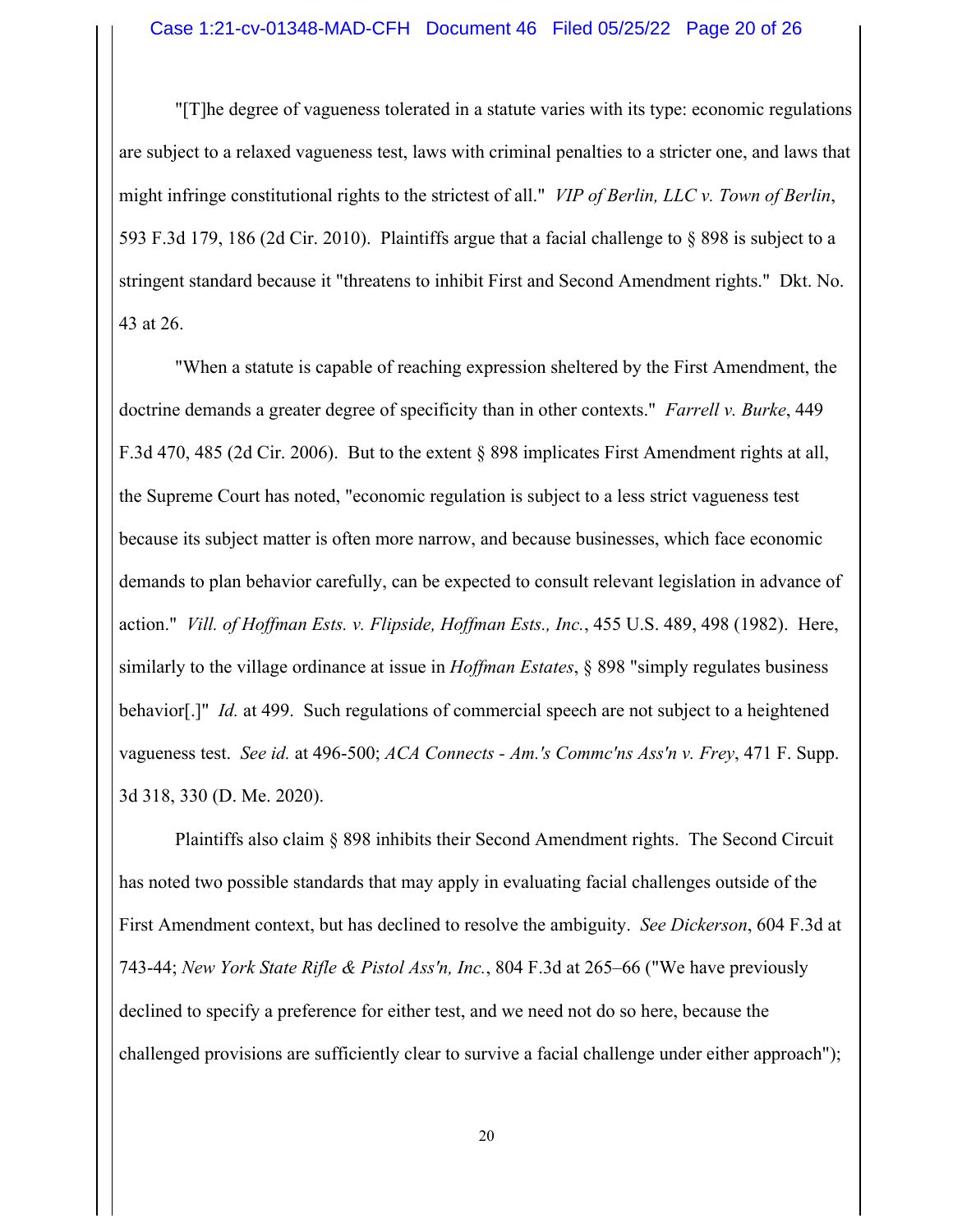*United States v. Rybicki*, 354 F.3d 124, 131 (2d Cir. 2003). The first possible standard is that "such challenges are permitted only when 'no set of circumstances exists under which the [law] would be valid.'" *Id.* at 743 (quoting *United States v. Salerno*, 481 U.S. 739, 745 (1987)). The *Salerno* standard "effectively eliminates facial challenges outside of the First Amendment context that could not also be brought as an as-applied challenge, since any law that is unconstitutional in every set of circumstances is also necessarily unconstitutional when applied to any plaintiff." *Id*. at 743-44; *see also Rybicki*, 354 F.3d at 129–30 (discussing decisions that have "held that when … the interpretation of a statute does not implicate First Amendment rights, it is assessed for vagueness only 'as applied'"); *United States v. Nadi*, 996 F.2d 548, 550 (2d Cir. 1993) ("[V]agueness challenges that do not involve the First Amendment must be examined in light of the specific facts of the case at hand and not with regard to the statute's facial validity").

 In *City of Chicago v. Morales*, 527 U.S. 41 (1999), however, a plurality of the Supreme Court expressed skepticism about the "no set of circumstances" standard enunciated in *Salerno* and upheld a facial vagueness challenge to an anti-loitering statute. *Morales*, 527 U.S. at 55 n.22. *Morales* upheld a facial vagueness challenge to an anti-loitering statute, which defined "loiter" as "to remain in any one place with no apparent purpose." *Id.* at 47 n.2. The Court first found that the freedom to loiter is a liberty interest protected by the substantive Due Process Clause. *Id.* at 53-54. Next, the Court differentiated the anti-loitering ordinance from the *Salerno* line of cases, stating "[t]his is not an ordinance that 'simply regulates business behavior and contains a scienter requirement.'" *Id.* at 55 (quoting *Hoffman Estates*, 455 U.S. at 499). Rather, the Court noted that the anti-loitering ordinance was a "criminal law that contains no *mens rea* requirement and infringes on constitutionally protected rights." *Id.* (internal quotations omitted). The Court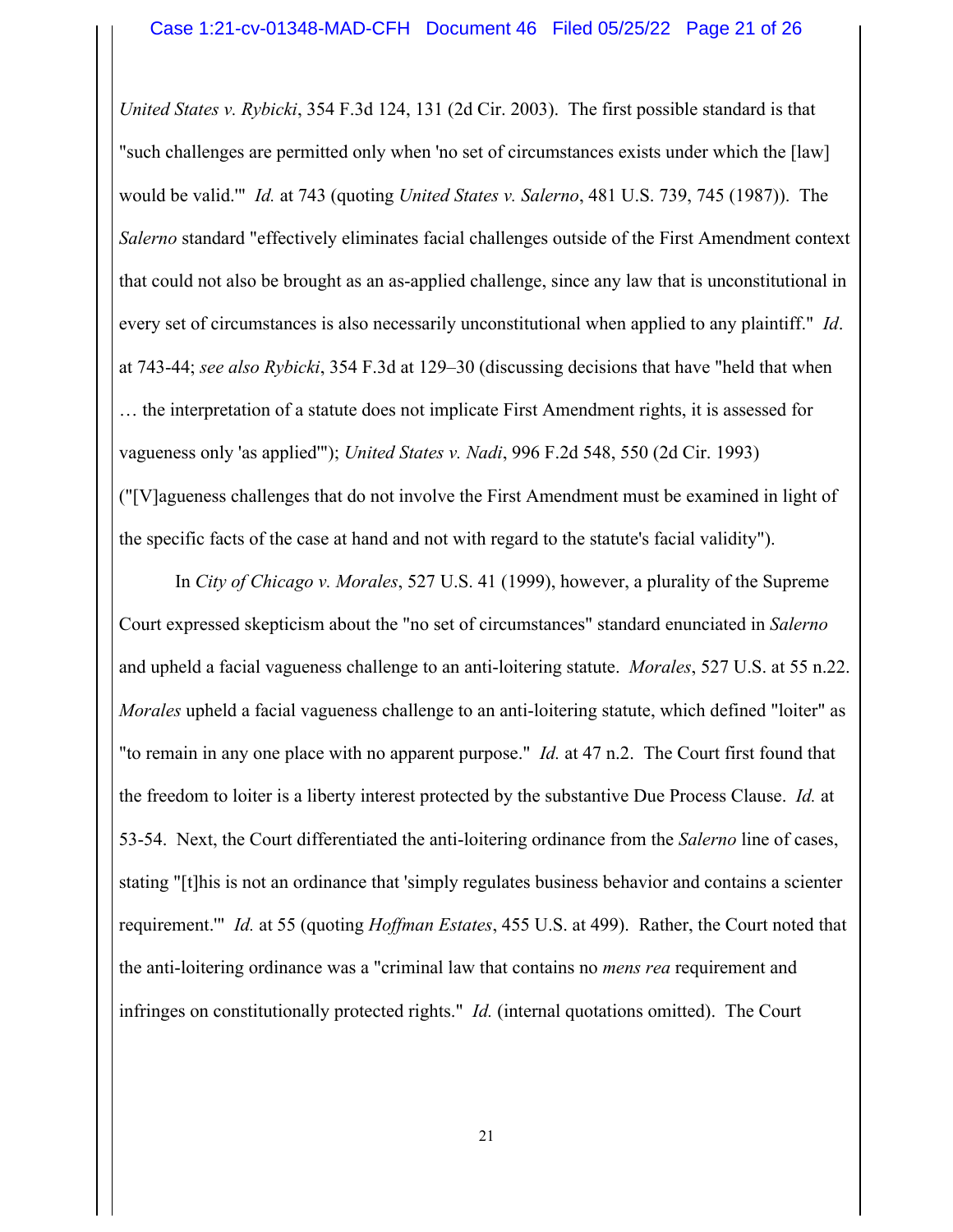concluded that "[w]hen vagueness permeates the text of such a law, it is subject to facial attack." *Id.* 

Here, the Court finds that *Morales* is not applicable to § 898. Whereas *Morales* was concerned with a criminal statute with no *mens rea* requirement, § 898 imposes civil liability and requires the gun industry member to act "knowingly or recklessly." N.Y. Gen. Bus. Law § 898 b(1).5 Central to the holding in *Morales* was that the anti-loitering statute did not "simply regulate[] business behavior[,]" unlike § 898. *Morales*, 527 U.S. at 55. Additionally, the antiloitering statute had broad and indiscriminate impact on the constitutionally protected right to loiter, but § 898 has only attenuated effects on Second Amendment rights. The statute limits the unreasonable "sale, manufacturing, importing or marketing" of firearms but does not directly "regulate the right of the people to keep and bear Arms." N.Y. Gen. Bus. Law § 898-b(1); U.S. Const. amend. II. In *Hoffman Estates*, for example, the Supreme Court noted that the "interest in displaying and marketing merchandise in the manner that the retailer desires" had only an "attenuated" impact on the freedom of speech. *Vill. of Hoffman Ests.*, 455 U.S. 489, 496. Similarly, the ability for gun industry members to sell, manufacture, import, and market firearms in the manner they desire, only has an attenuated impact on Second Amendment rights, if any. *See also Kuck v. Danaher*, 822 F. Supp. 2d 109, 133 (D. Conn. 2011) (Applying *Salerno*, in part because, "[w]hile the statute at issue implicates a constitutional right, the Court does not believe the consequence complained of, namely revocation of a permit to carry a weapon outside of the home, is as severe as the deprivation of liberty occasioned by an arrest and incarceration"); *Sibley v. Watches*, 460 F. Supp. 3d 302, 316-17 (W.D.N.Y. 2020). Accordingly, because *Morales* is not

<sup>&</sup>lt;sup>5</sup> The Court notes that § 898-b(2) does not have a scienter requirement. Nonetheless, the Court finds § 898-b(2) would satisfy any more stringent void for vagueness review.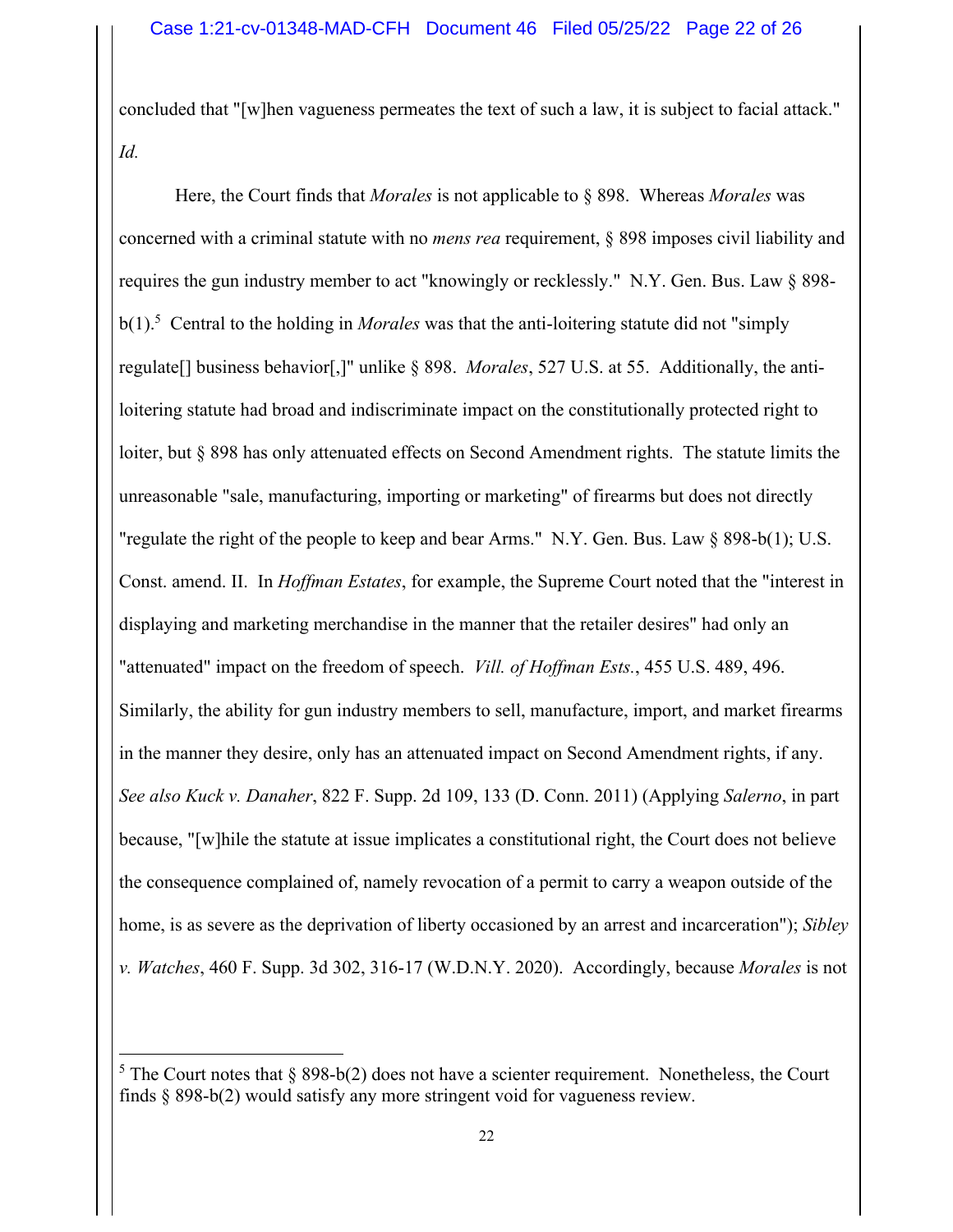applicable to Plaintiffs' claim, the Court must now determine whether there is "no set of circumstances under which" § 898 would be valid. *Salerno*, 481 U.S. at 745.

Section 898-b(1) states, "[n]o gun industry member, by conduct either unlawful in itself or unreasonable under all the circumstances shall knowingly or recklessly create, maintain or contribute to a condition in New York state that endangers the safety or health of the public through the sale, manufacturing, importing or marketing of a qualified product." The Court finds that this gives "the person of ordinary intelligence a reasonable opportunity to know what is prohibited." *Thibodeau*, 486 F.3d at 65. "Statutes need not ... achieve meticulous specificity, which would come at the cost of flexibility and reasonable breadth. The test is whether the language conveys sufficiently definite warning as to the proscribed conduct when measured by common understanding and practices." *United States v. Holloway*, No. 20-578, 2022 WL 453370, \*3 (2d Cir. Feb. 15, 2022) (quoting Arriaga v. Mukasey, 521 F.3d 219, 224 (2d Cir. 2008).

Here, there are clear "common understanding and practices" of what type of conduct  $\S$ 898-b(1) prohibits. The statute closely tracks the language of New York's current general public nuisance law, N.Y. Penal Law § 240.45, which has been good law since 1965. Not only has N.Y. Penal Law § 240.45 never been held to be void-for-vagueness itself, but its over fifty years of existence elucidates and narrows the application § 898-b(1). Given decades of applications of nearly identical language, it certainly cannot be said that there are "no set of circumstances under which" § 898 would be valid. *Salerno*, 481 U.S. at 745.

 Even if the stricter *Morales* standard were to apply, the Court also does not believe the law is "permeated" with vagueness. *Morales*, 527 U.S. at 55. Reading the provision as a whole, a gun industry member is required to "knowingly or recklessly create, maintain or contribute to a condition," through the "sale, manufacturing, importing or marketing," that is "unlawful in itself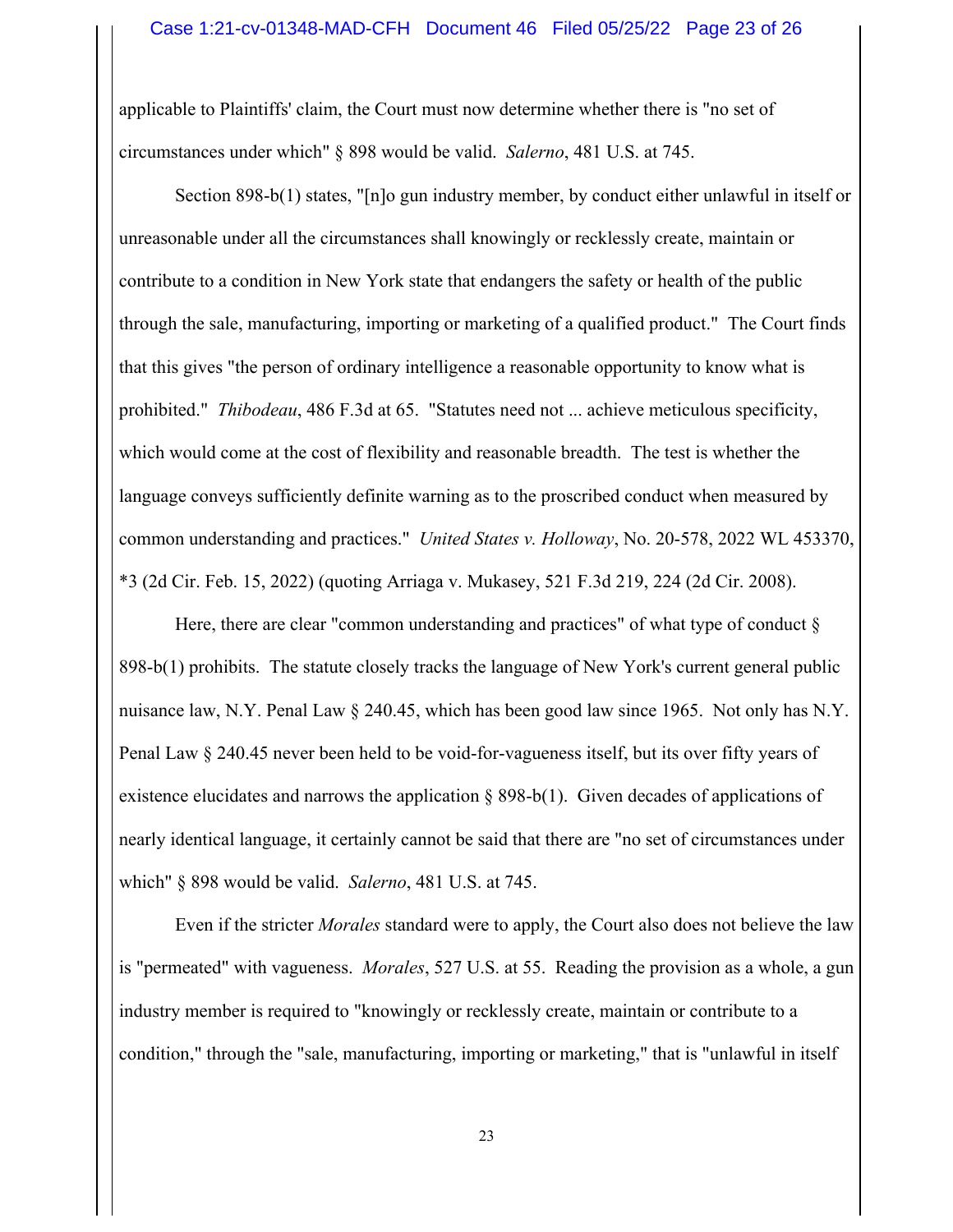or unreasonable under all the circumstances" that "endangers the safety or health of the public." N.Y. Gen. Bus. Law § 898-b(1). Plaintiffs argue that the terms "unreasonable under all the circumstances" and "contribute to a condition" imbed the statute with vagueness. *See* Dkt. No. 2- 1 at 29. The Court disagrees. Courts regularly provide meaning to the term unreasonable. *United States v. Hsu*, 40 F. Supp. 2d 623, 628 (E.D. Pa. 1999) ("[A] statute is not void for vagueness merely because it uses the word 'reasonable' or 'unreasonable'" (citing U.S. Const. amend. IV)). And whether an action contributed to a result is neither a vague nor esoteric inquiry. *See, e.g.*, *Prunier v. City of Watertown*, 936 F.2d 677, 679 (2d Cir. 1991) ("Under New York law, Prunier must prove that the City's negligence was a substantial contributing factor in producing McDermott's injuries").

 Section 898-b(2) also satisfies the vagueness inquiry. That section requires that gun industry members "establish and utilize reasonable controls and procedures to prevent its qualified products from being possessed, used, marketed or sold unlawfully in New York state." *Id.* The statute defines "reasonable control and procedures" to mean:

> policies that include, but are not limited to: (a) instituting screening, security, inventory and other business practices to prevent thefts of qualified products as well as sales of qualified products to straw purchasers, traffickers, persons prohibited from possessing firearms under state or federal law, or persons at risk of injuring themselves or others; and (b) preventing deceptive acts and practices and false advertising and otherwise ensuring compliance with all provisions of article twenty-two-A of this chapter.

*Id.* § 898-a(2). Within this definition, "deceptive acts and practices" and "false advertising" are further defined in the New York Deceptive Trade Practice laws. *See id.* §§ 898-a(1), (3); N.Y. Gen. Bus. Law § 349 *et seq*. This list of required conduct is far from "so vague and indefinite as really to be no rule at all." *Boutilier v. INS*, 387 U.S. 118, 123 (1967). For example, in *Kuck*, the court denied a facial vagueness challenge to a Connecticut handgun permitting law. *See Kuck*,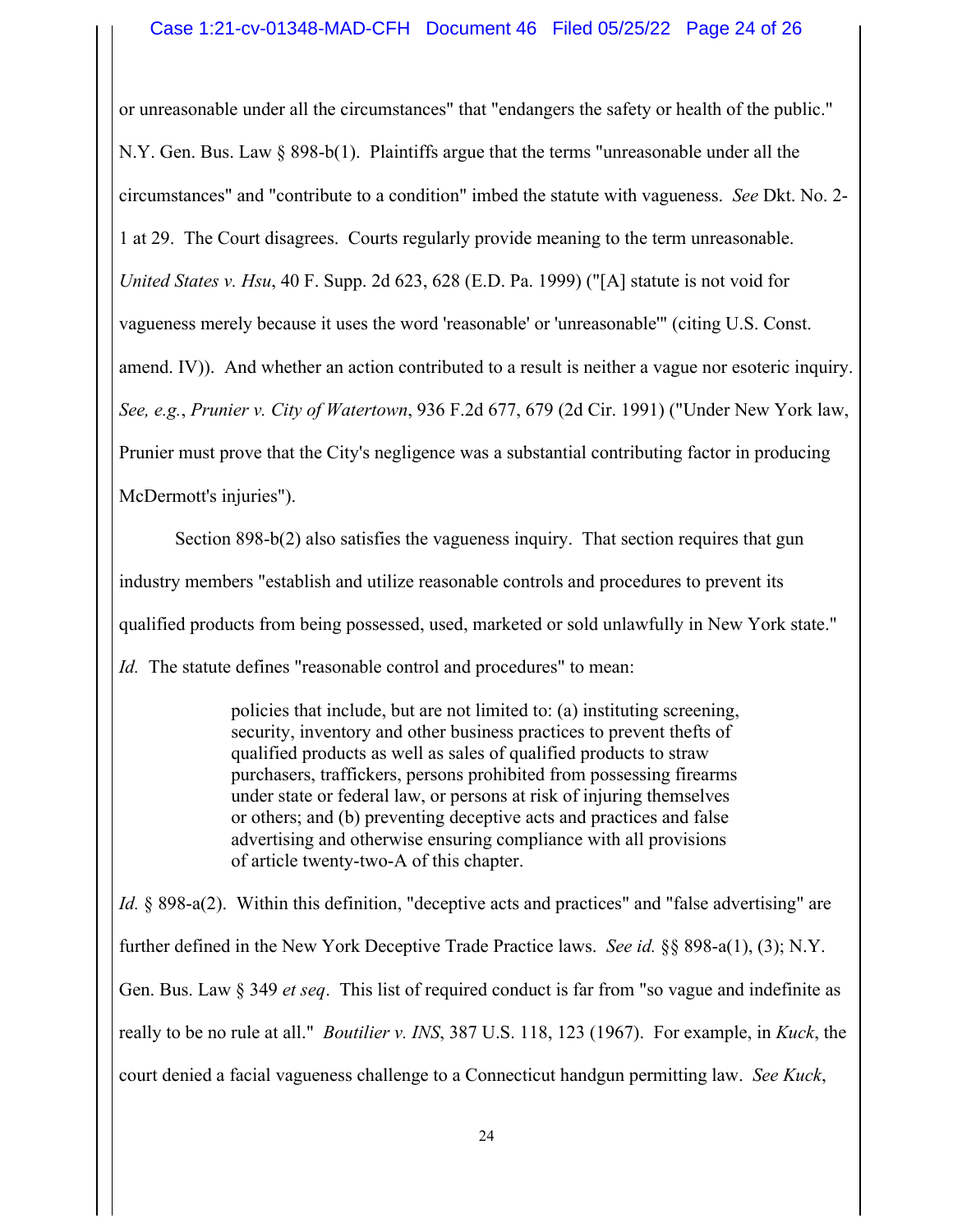822 F. Supp. 2d at 119-20. The Connecticut statute listed ten statutory exclusions to eligibility and additionally included the requirement that "the applicant is a 'suitable person' to receive such a permit." *Id.* at 120. The court held that "suitable person" was not unconstitutionally vague because the "fundamental principle of statutory construction 'ejusdem generis' circumscribes the discretion of DPS and the Board and gives citizens adequate notice of who is and who is not eligible to receive a gun permit." *Id.* at 132-33. Therefore, the court denied the facial challenge because "[t]here are innumerable factual circumstances in which invocation of the suitability standard to revoke a person's pistol permit on the basis that he poses a danger to the public, even though he does not fall within one of the express statutory grounds for revocation, would be constitutionally valid." *Id.* at 132.

 Similarly, § 898-b(2) constitutionally applies to a wide range conduct, so it cannot be said that "no set of circumstances exists under which the [law] would be valid." *Salerno*, 481 U.S. at 745. It expressly applies to certain business practices, "intelligibly forbids a definite course of conduct," *United States v. Powell*, 423 U.S. 87, 93 (1975), and is therefore ill-suited for a facial challenge. And even if the *Morales* standard were to apply to § 898-b(2), the Court finds that this section is not "permeated" with vagueness. *Morales*, 527 U.S. at 55. The use of "include, but not limited to" in the statute does not imbed it with vagueness, as Plaintiffs suggest. *See, e.g.*, *Slattery v. Cuomo*, 531 F. Supp. 3d 547, 571 (N.D.N.Y. 2021); *United States v. Grande*, 353 F. Supp. 2d 623, 635 (E.D. Va. 2005) ("The Court rejects Defendant's argument that the 'as demonstrated by, but not limited to' language renders the factor unconstitutionally vague"). Accordingly, Defendant's motion to dismiss Plaintiffs' void-for-vagueness claim is granted.

# **B. Preliminary Injunction**